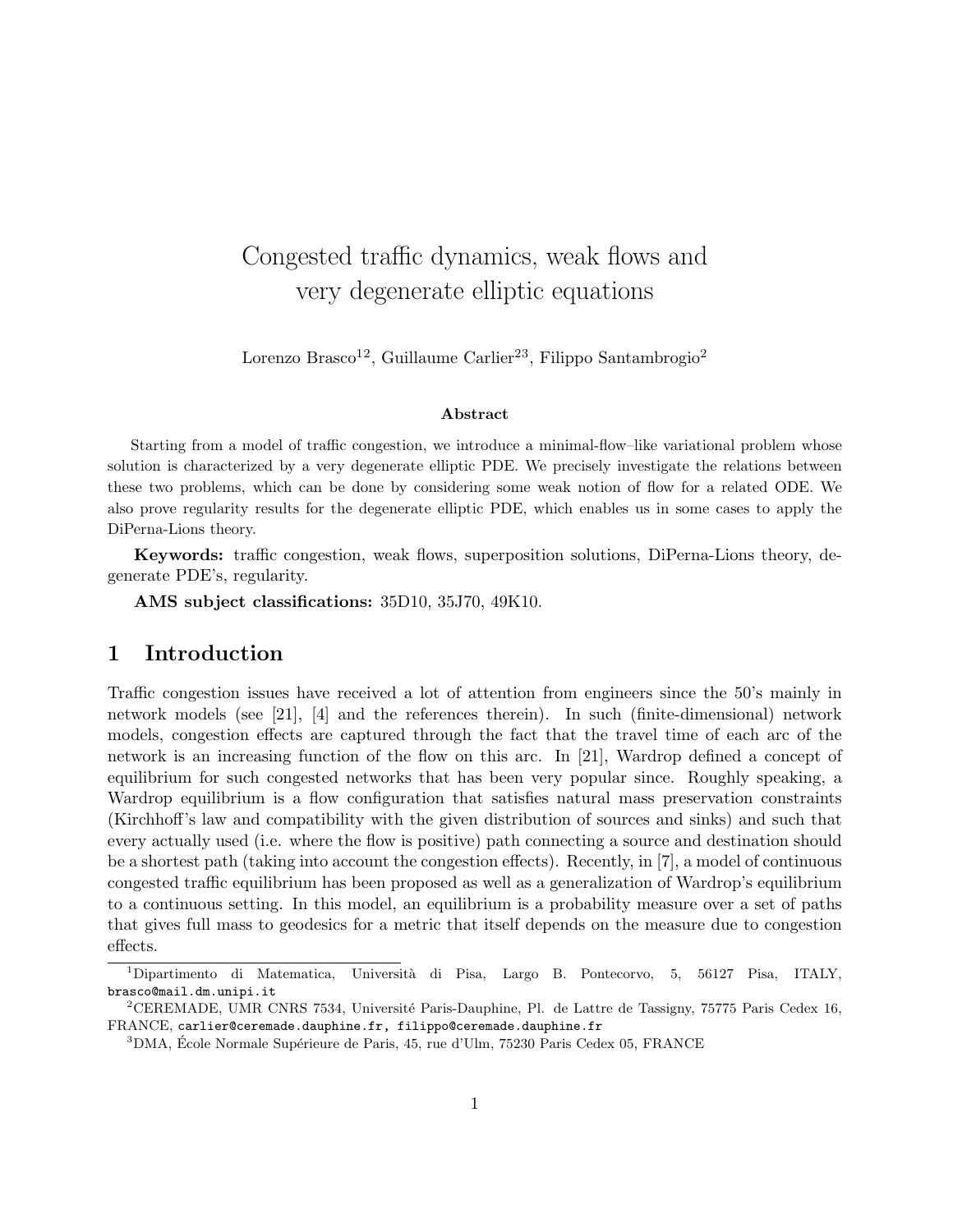One aim of the present paper is to construct such equilibria as measures supported in some sense on the integral curves of some non-autonomous vector field (not regular in general). For the sake of completeness and to motivate what follows, we will briefly explain the model and some of the results of [7]: there, a domain  $\Omega \subset \mathbb{R}^N$  and two probability measures  $\mu_0$  and  $\mu_1$  on  $\overline{\Omega}$  are given (distribution of sources and sinks or residents and services, say, in a urban region). In the framework of [7], an equilibrium is in fact a probability measure Q on  $C([0,1];\overline{\Omega})$  that solves the following variational problem:

$$
\inf_{Q \in \mathcal{Q}^p(\mu_0, \mu_1)} \int_{\Omega} H(i_Q(x)) dx \tag{1.1}
$$

where  $H : \mathbb{R}_+ \to \mathbb{R}_+$  is some convex increasing function with a p-th power growth at infinity,  $\mathcal{Q}^p(\mu_0, \mu_1)$  is the set of probability measures on  $C([0, 1]; \overline{\Omega})$  concentrated on absolutely continuous curves satisfying compatibility conditions with the distributions of sources and sinks (i.e.  $(e_0)_\#Q =$  $\mu_0$  and  $(e_1)_\#Q = \mu_1$ , where the maps  $e_t: C([0,1];\overline{\Omega}) \to \overline{\Omega}$  are the evaluation maps at time t) and such that  $i_Q$  is an  $L^p$  function, where  $i_Q$  is the *traffic intensity* associated to Q defined by

$$
\int_{\overline{\Omega}} \varphi(x) \, di_Q(x) := \int_{C([0,1];\overline{\Omega})} \left( \int_0^1 \varphi(\gamma(t)) |\gamma'(t))| \, dt \right) \, dQ(\gamma), \text{ for every } \varphi \in C(\overline{\Omega}).
$$

In this formulation,  $i_Q$  represents the total cumulated traffic and H is defined by  $H(0) = 0$ ,  $H'(i) =$  $g(i)$  where g is an increasing function that models the congestion effect: that is, roughly speaking, if the intensity of traffic is  $i_Q$  then the congested metric is  $g(i_Q)$ . Once again, we refer to [7] for more details and in particular the existence of a solution to (1.1) as soon as  $\mathcal{Q}^p(\mu_0, \mu_1) \neq \emptyset$  and the precise sense in which the Euler-Lagrange equation of  $(1.1)$  corresponds to the fact that  $Q$  is a Wardrop equilibrium (i.e.  $Q$ -a.e.  $\gamma$  is a geodesic for the metric  $g(i_Q)$ , a metric which, by the way, is typically given by an  $L^q$  function only, with  $q = p/(p-1)$ , so that one has to properly define distances and geodesics in such a non-continuous setting, and this is one of the main issues solved by  $|7|$ ).

As already mentioned, one aim of this paper is to construct solutions of (1.1). A first ingredient to achieve this goal, is to introduce a minimal-flow–like problem and to relate it to the scalar problem (1.1) as follows. First, for  $Q \in \mathcal{Q}^p(\mu_0, \mu_1)$ , define the vector-valued measure  $\sigma_Q$  by:

$$
\int_{\overline{\Omega}} \varphi(x) d\sigma_Q(x) := \int_{C([0,1];\overline{\Omega})} \left( \int_0^1 \langle \varphi(\gamma(t)), \gamma'(t) \rangle dt \right) dQ(\gamma), \text{ for every } \varphi \in C(\overline{\Omega}, \mathbb{R}^N),
$$

i.e. sort of a vector version of  $i_Q$ . It is immediate to check that  $|\sigma_Q| \leq i_Q$  so that  $\sigma_Q \in L^p(\Omega, \mathbb{R}^N)$ and that

$$
\mathrm{div}\sigma_Q = \mu_0 - \mu_1, \quad \sigma_Q \cdot \nu = 0 \text{ on } \partial\Omega,
$$

in the sense of distributions. Since  $H$  is increasing, this implies that the infimum of  $(1.1)$  is larger than that of the minimal flow problem:

$$
\inf_{\sigma \in L^p(\Omega; \mathbb{R}^N)} \left\{ \int_{\Omega} \mathcal{H}(\sigma) \, dx \; : \; \text{div}\sigma = \mu_0 - \mu_1, \; \sigma \cdot \nu = 0 \text{ on } \partial \Omega \right\},\tag{1.2}
$$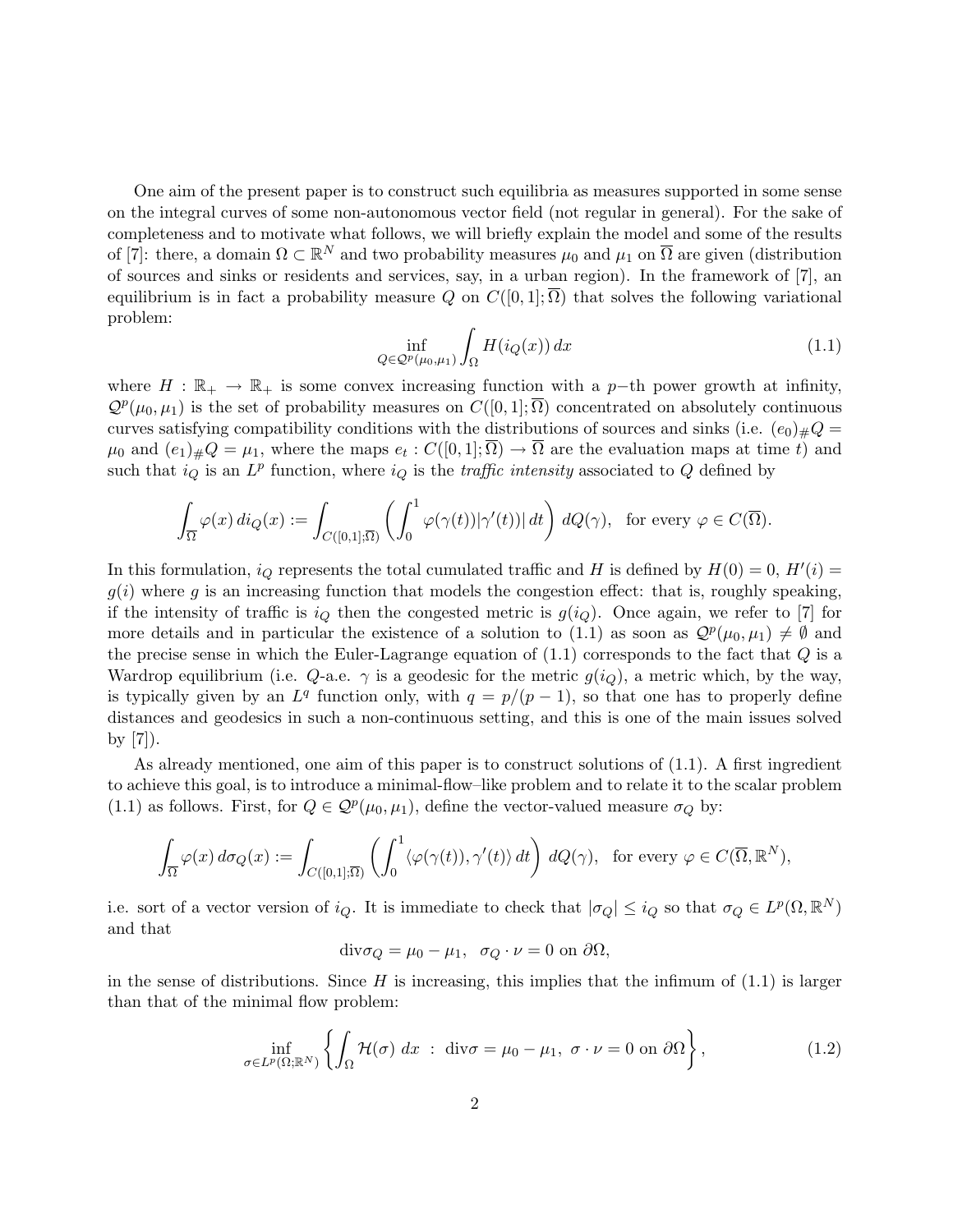where  $\mathcal{H}(\sigma) := H(|\sigma|)$ . In the sequel, problem (1.2) will be often referred to as the "vector" problem while problem  $(1.1)$  as the "scalar" problem.

If, conversely,  $\sigma$  solves (1.2) and if we are able to construct  $Q \in \mathcal{Q}^p(\mu_0, \mu_1)$  such that  $i_Q = |\sigma|$ , then  $Q$  will be a solution to  $(1.1)$ . Heuristically (i.e. ignoring regularity issues) a natural candidate Q is given by  $Q := \int \delta_{X(\cdot, x)} d\mu_0(x)$  where  $X(\cdot, x)$  is the flow of the non-autonomous ODE:

$$
\partial_t X(t, x) = \hat{\sigma}(X(t, x), t), \ X(0, x) = x, \ \ \hat{\sigma}(x, t) := \frac{\sigma(x)}{(1 - t)\mu_0(x) + t\mu_1(x)}, \tag{1.3}
$$

with  $\sigma$  solving (1.2), according to a deformation argument which essentially dates back to Moser (see [19]) and which has also been exploited by Evans and Gangbo in the context of mass transportation problems (see [14]). If  $\hat{\sigma}$  is Lipschitz, this flow can be defined in a classical sense and the situation is relatively easy to understand. This leads us to the study of the regularity of  $\hat{\sigma}$  and hence of  $\sigma$ : unfortunately, we will see that requiring  $\sigma$  to be Lipschitz will be unrealistic for the models of traffic congestion we are interested in. Formally (see section 2 for details and precise assumptions), by duality, the solution of (1.2) is  $\sigma = \nabla \mathcal{H}^*(\nabla u)$  where  $\mathcal{H}^*$  is the Legendre transform of  $\mathcal{H}$  and u solves the PDE:

$$
\begin{cases} \operatorname{div} \nabla \mathcal{H}^* (\nabla u) = \mu_0 - \mu_1, & \text{in } \Omega, \\ \nabla \mathcal{H}^* (\nabla u) \cdot \nu = 0, & \text{on } \partial \Omega. \end{cases}
$$
 (1.4)

Hence, the question immediately becomes a question on regularity properties for the solutions of this equation.

For instance, if one takes  $\mathcal{H}(\sigma) = |\sigma|^p/p$ , then it is easy to see that we have  $\nabla \mathcal{H}^*(z) = |z|^{q-2}z$ , so that  $(1.4)$  simply becomes a homogeneous Neumann problem for the  $q$ -Laplacian operator. This degenerate elliptic equation has been widely studied in literature and in general one cannot hope for better results than  $C^{1,\alpha}$  regularity for u (i.e.  $\sigma \in C^{0,\alpha}$ , see for instance [11, 17]).

Yet, the situation in the cases which are motivated by traffic congestion is even worse. Indeed, let us recall that  $H' = g$  where g is the congestion function relating the metric to the traffic intensity. It is therefore natural to have  $g(0) > 0$ : the metric is positive even if there is no traffic, so that the radial function  $\mathcal H$  is not differentiable at 0 and then its subdifferential at 0 contains a ball. By duality, this implies  $\nabla \mathcal{H}^* = 0$  on this ball which makes (1.4) very degenerate. A reasonable model of congestion is  $g(t) = \lambda + t^{p-1}$  for  $t \ge 0$ , with  $p > 1$  and  $\lambda > 0$ , so that

$$
\mathcal{H}(\sigma) = \frac{1}{p} |\sigma|^p + \lambda |\sigma|, \ \mathcal{H}^*(z) = \frac{1}{q} (|z| - \lambda)_+^q, \text{ with } q = \frac{p}{p-1}.
$$

In this very degenerate case, one will not look for the regularity of u but only of  $\sigma = \nabla \mathcal{H}^*(\nabla u)$ . Regularity for this term should not be astonishing, as far as one notices that  $\Omega$  can be, roughly speaking, divided into two zones, one where  $\sigma = 0$ , the other where the equation is less degenerate (but obviously the two regions are not open sets and one has to make rigorous this idea). Assuming  $\mu_0$  and  $\mu_1$  have Lipschitz densities bounded from below by positive constants, if one can prove Sobolev regularity of  $\nabla \mathcal{H}^*(\nabla u)$  as well as an  $L^{\infty}$  bound on  $\nabla u$  for the PDE (1.4), then one can define a flow for (1.3) in the sense of the DiPerna-Lions theory. Such regularity results have, in our opinion, their own interest and have not been treated a lot in the literature. Lipschitz regularity of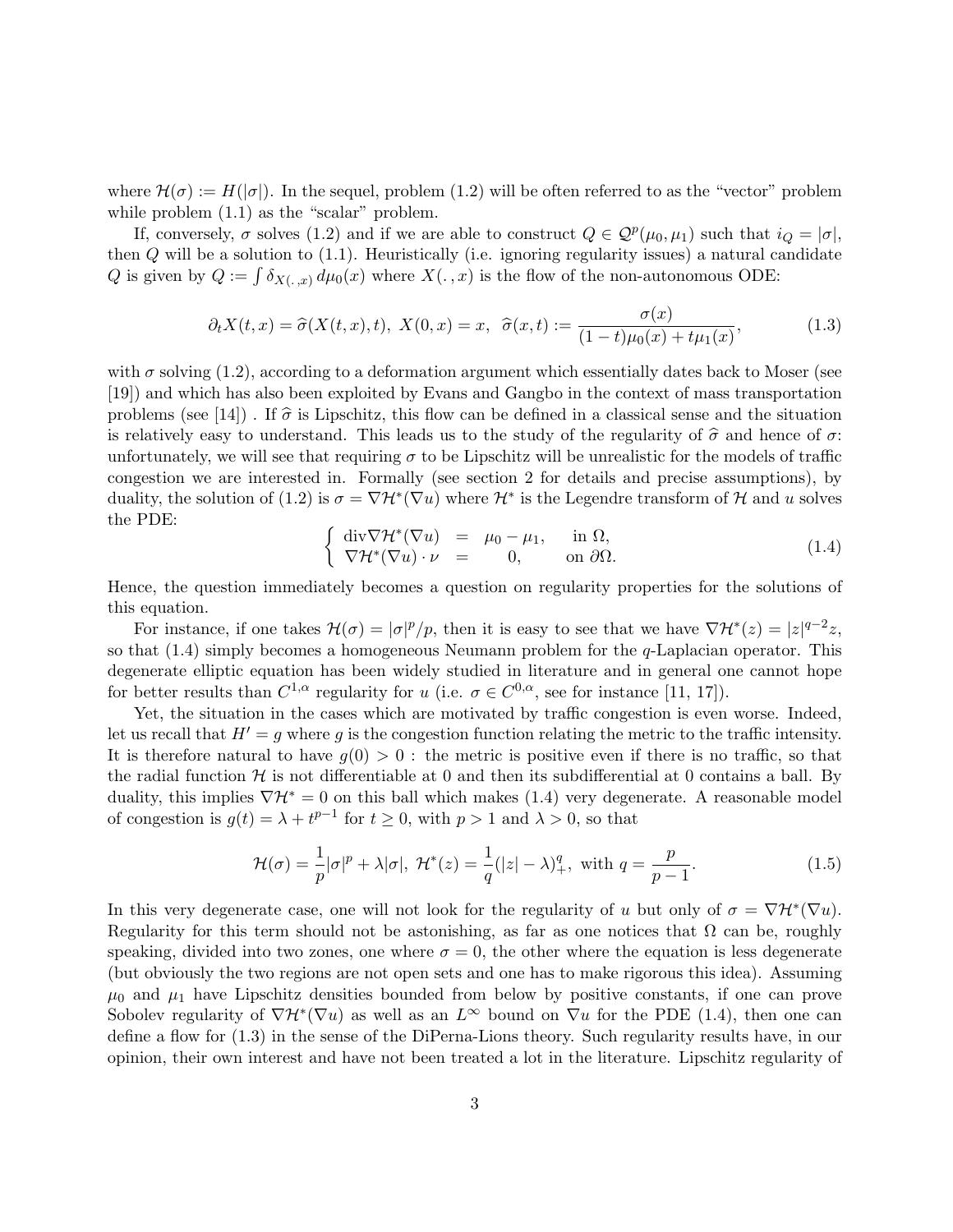u is almost classical since it is clear that estimates on high values of  $|\nabla u|$  should only involve the region where the equation is strongly elliptic. Anyway, they are not evident especially if one deals with global results up to  $\partial\Omega$  or with variable coefficients. We will refer to a paper of Fonseca, Fusco and Marcellini ([15]), where the results we need are proven for variational purposes. Section 5 will just explain how to use these results with the regularity assumptions we have. On the contrary, Section 4 will give a detailed proof of the Sobolev regularity of  $\nabla \mathcal{H}^*(\nabla u)$ . The proof is mainly based on simple variants of usual schemes for the p−Laplacian and follows what is done in a paper by Carstensen and Müller,  $[9]$ , where similar results are proven for relaxations of certain nonconvex functionals. The main differences between our proof and that in [9] lie in some pointwise inequalities on the operator which appears in the divergence, so that we are able to deal with some more general growth cases. Moreover, we will explicitly address in the Sobolev proof the use of the  $L^{\infty}$  result of Section 5, which allows to deal quite easily with one of the terms which appear in the estimates.

Let us also mention the recent work [20], where continuity of the same term  $\nabla \mathcal{H}^*(\nabla u)$  is proved in dimension 2. Actually this kind of regularity results is not necessary for the purpose of our paper, i.e. defining the flow of  $\hat{\sigma}$ , but still finds applications in congestion, proving for instance the continuity of the equilibrium metrics ([7, 20]) .

In general, as explained in subsection 3.2, when very little regularity is available on the velocity field  $\hat{\sigma}$ , it is still possible to relate (1.1) to (1.2) and (1.3) by using the notion of superposition solutions and the superposition principle (see [2]).

The plan of the paper is as follows: Section 2 is devoted to a precise characterization of the minimal flow problem. In Section 3, different notions of flows for (1.3) are considered and the precise connection between the scalar problem  $(1.1)$  to  $(1.2)$  and  $(1.3)$  is given as well as the proof of the equality of the values of  $(1.1)$  and  $(1.2)$  by using the concept of superposition solutions. Then, focusing on the case of (1.5), we prove Sobolev regularity of  $\nabla \mathcal{H}^*(\nabla u)$  in Section 4 and we address Lipschitz regularity of  $u$  in Section 5 for the degenerate PDE  $(1.4)$ .

### 2 Minimal flow model

Let  $\Omega \subset \mathbb{R}^N$  be a bounded open set with a smooth (in a sense made precise later on) boundary and let  $\mu_0, \mu_1 \in \mathscr{P}(\overline{\Omega})$  be two given probability measures over its closure. We consider the following minimization problem

$$
\inf_{\sigma \in L^p(\Omega; \mathbb{R}^N)} \left\{ \int_{\Omega} \mathcal{H}(\sigma(x)) \, dx \; : \; \text{div}\sigma = \mu_0 - \mu_1, \; \sigma \cdot \nu = 0 \text{ on } \partial \Omega \right\},\tag{2.1}
$$

where  $\mathcal{H}:\mathbb{R}^N\to\mathbb{R}$  satisfies:

(i) H is a strictly convex radially symmetric function, with  $H(0) = 0$ ; (ii)

$$
a|\sigma|^p \le \mathcal{H}(\sigma) \le b(|\sigma|^p + 1), \ \sigma \in \mathbb{R}^N,
$$

for some  $p \in (1,\infty)$  and  $a, b$  positive constants;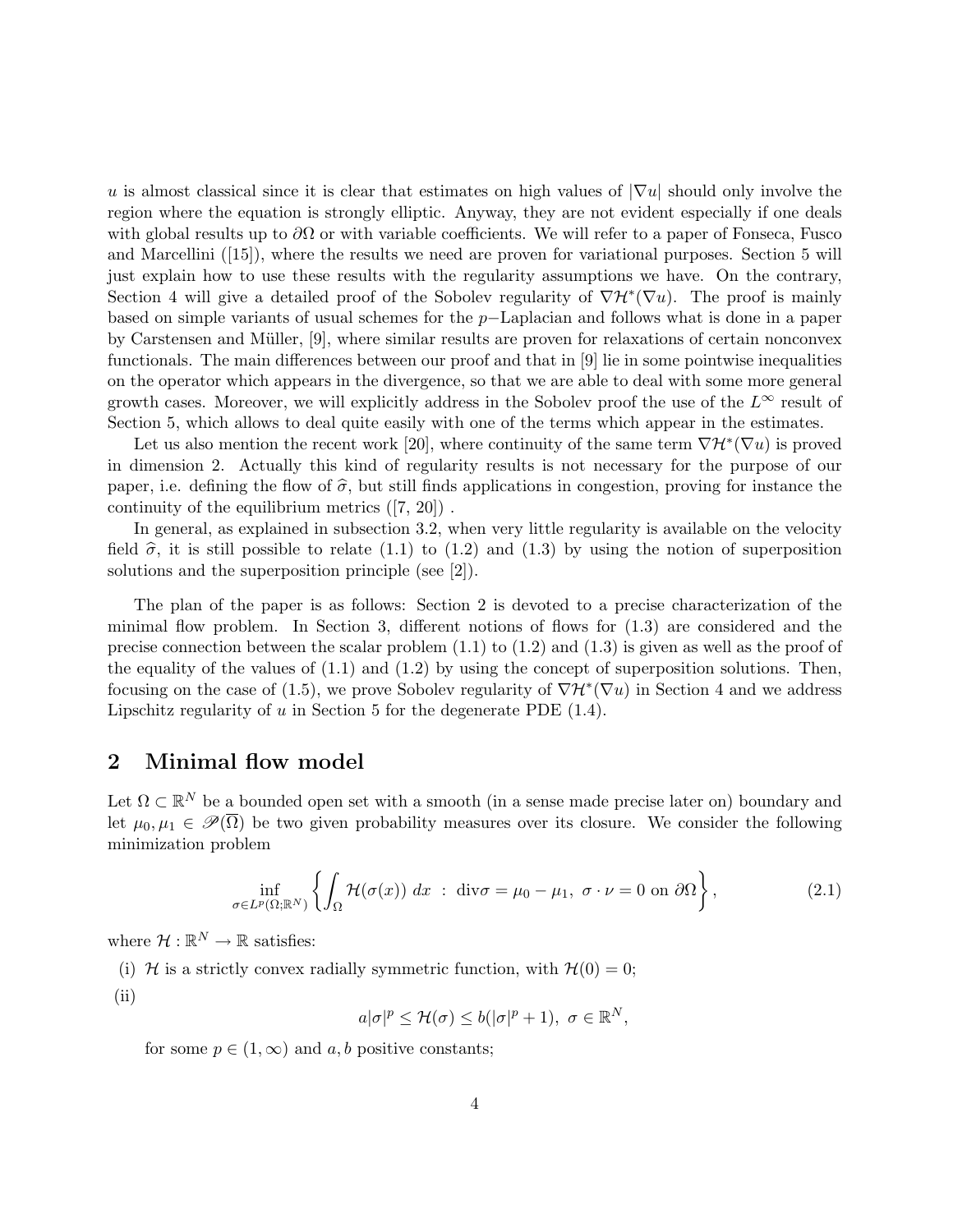(iii) H is differentiable in  $\mathbb{R}^N \setminus \{0\}$  and there exists a positive constant c such that

$$
|\nabla \mathcal{H}(\sigma)| \le c(|\sigma|^{p-1} + 1), \ \sigma \in \mathbb{R}^N \setminus \{0\}.
$$

**Example 1.** Taking  $\mathcal{H}(\sigma) = |\sigma|$ , then (2.1) becomes the *continuous transportation model* 

$$
\inf_{\sigma \in \mathcal{M}(\Omega;\mathbb{R}^N)} \left\{ \|\sigma\|_{L^1} \; : \; \text{div}\sigma = \mu_0 - \mu_1, \; \sigma \cdot \nu = 0 \text{ on } \partial\Omega \right\},
$$

which is nothing but an equivalent formulation of the Monge's problem, with cost equal to the distance (see [3]).

Example 2. Another interesting case, more related to the case of congested dynamics, is given by the choice  $H(\sigma) = |\sigma|^2$ , for which the minimal value (2.1) is given by (see [8] for the details)

$$
C(\mu_0, \mu_1) = \begin{cases} \|\mu_0 - \mu_1\|_{X^*}^2, & \text{if } \mu_0 - \mu_1 \in X^*\\ +\infty, & \text{otherwise.} \end{cases}
$$

where  $X^*$  indicates the dual of the Hilbert space  $X = W^{1,2}_\diamond(\Omega) = \{ \varphi \in W^{1,2}(\Omega) : \int_{\Omega} \varphi = 0 \},$ equipped with the scalar product

$$
\langle \varphi, \psi \rangle_X = \int_{\Omega} \langle \nabla \varphi, \nabla \psi \rangle \, dx.
$$

Even for this simple problem with quadratic cost, it is only thanks to the results in the present paper that one gets a rigorous equivalence between the "vector" problem used in [8] and the models suggested by Beckmann  $([3])$  which are better interpreted with a "scalar" construction.

In what follows, we will mainly confine our analysis to the case in which

$$
\mathcal{H}(\sigma) = \frac{1}{p} |\sigma|^p + \lambda |\sigma|, \ \sigma \in \mathbb{R}^N,
$$
\n(2.2)

with  $p \in (1, 2]$  and  $\lambda > 0$  a positive constant. The reasons for the restriction on the exponent p are twofold: on the one hand, the scalar problem of [7] is fully understood under the extra assumption  $p < N/(N-1)$  (i.e.  $p < 2$  in two dimensions, which is the most relevant case in applications); on the other hand we will see extra difficulties arise concerning elliptic regularity whenever we are in the singular case  $q = p/(p-1) < 2$ .

**Theorem 2.1.** Suppose that the infimum in (2.1) is finite and let  $\sigma_0$  be its unique optimizer, then there exists  $\varphi_0 \in W^{1,q}(\Omega)$  such that

$$
\sigma_0 = \nabla \mathcal{H}^*(\nabla \varphi_0),\tag{2.3}
$$

and  $\varphi_0$  is a weak solution of

$$
\begin{cases}\n\operatorname{div} \nabla \mathcal{H}^*(\nabla u) = \mu_0 - \mu_1, & \text{in } \Omega, \\
\nabla \mathcal{H}^*(\nabla u) \cdot \nu = 0, & \text{on } \partial \Omega,\n\end{cases}
$$
\n(2.4)

where  $\mathcal{H}^*$  is the Legendre transform of  $\mathcal{H}$  and  $q = p/(p-1)$ .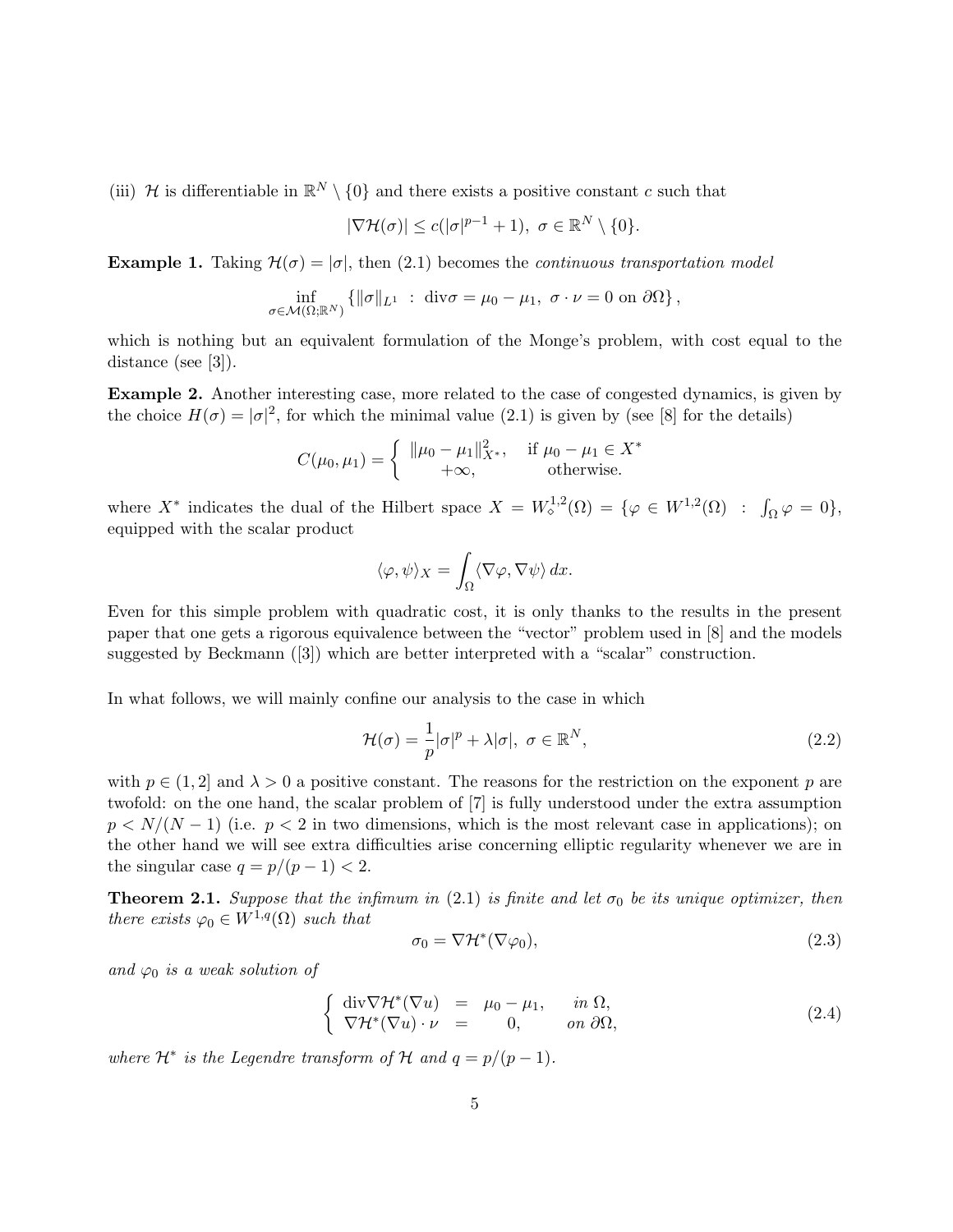Proof. We first observe that problem  $(2.1)$  consists in minimizing a strictly convex and coercive functional on  $L^p$  subject to a convex and closed constraint: then an optimizer  $\sigma_0$  exists and must be unique. It is well known that problem (2.1) has a dual formulation, given by the convex analysis formula (see for instance [13])

$$
\sup\left\{\int_{\Omega}\varphi\ d(\mu_1-\mu_0)-\int_{\Omega}\mathcal{H}^*(\nabla\varphi)\ dx\right\}=\inf\left\{\int_{\Omega}\mathcal{H}(\sigma)\ :\ \text{div}\sigma=\mu_0-\mu_1,\ \sigma\cdot\nu=0\right\}.
$$

Due to the superlinear growth and the strict convexity of  $H$ , we get that  $\mathcal{H}^* \in C^1$  and it verifies the following growth conditions

$$
B(|z|^q - 1) \le \mathcal{H}^*(z) \le A|z|^q,
$$

where  $q = p/(p-1)$ , then using the Direct Methods of the Calculus of Variations it is not difficult to show that the dual problem admits at least a solution  $\varphi_0$  belonging to  $W_0^{1,q}(\Omega)$ , where

$$
W_{\diamond}^{1,q} = \left\{ \varphi \in W^{1,q}(\Omega) \; : \; \int_{\Omega} \varphi(x) \; dx = 0 \right\}.
$$

We observe further that the Euler-Lagrange equation of

$$
\mathcal{F}(\varphi) = \int_{\Omega} \mathcal{H}^*(\nabla \varphi(x)) \, dx - \int_{\Omega} \varphi(x) \, d(\mu_1 - \mu_0),
$$

is given by (2.4), so that  $\varphi_0$  solves it, in distributional sense. Moreover,  $\varphi_0$  and  $\sigma_0$  verifies

$$
\int_{\Omega} \mathcal{H}(\sigma_0) = \int_{\Omega} \varphi_0(\mu_1 - \mu_0) - \int_{\Omega} \mathcal{H}^*(\nabla \varphi_0) = \int_{\Omega} \nabla \varphi_0 \cdot \sigma_0 - \int_{\Omega} \mathcal{H}^*(\nabla \varphi_0),
$$

where we have used the fact that  $div\sigma_0 = \mu_0 - \mu_1$  and  $\sigma_0 \cdot \nu = 0$ . The previous can be written as

$$
\int_{\Omega} \mathcal{H}(\sigma_0) + \int_{\Omega} \mathcal{H}^*(\nabla \varphi_0) = \int_{\Omega} \nabla \varphi_0 \cdot \sigma_0,
$$

which, by means of the so called Legendre reciprocity formula, implies that

$$
\sigma_0(x) \in \partial \mathcal{H}^*(\nabla \varphi_0(x)), \text{ for } \mathscr{L}^N \text{-a.e. } x \in \Omega.
$$

Using the fact that  $\mathcal{H}^* \in C^1$ , we obtain that actually the subgradient set  $\partial \mathcal{H}^*$  is made of just an element, namely the gradient  $\nabla \mathcal{H}^*$ , concluding the proof.  $\Box$ 

### 3 Different meanings and equivalences

In this section we discuss how to connect the "scalar" problem on measures on paths to the "vector" problem on fields with prescribed divergence: in which sense and when they are equivalent and how to pass from one minimizer to the other.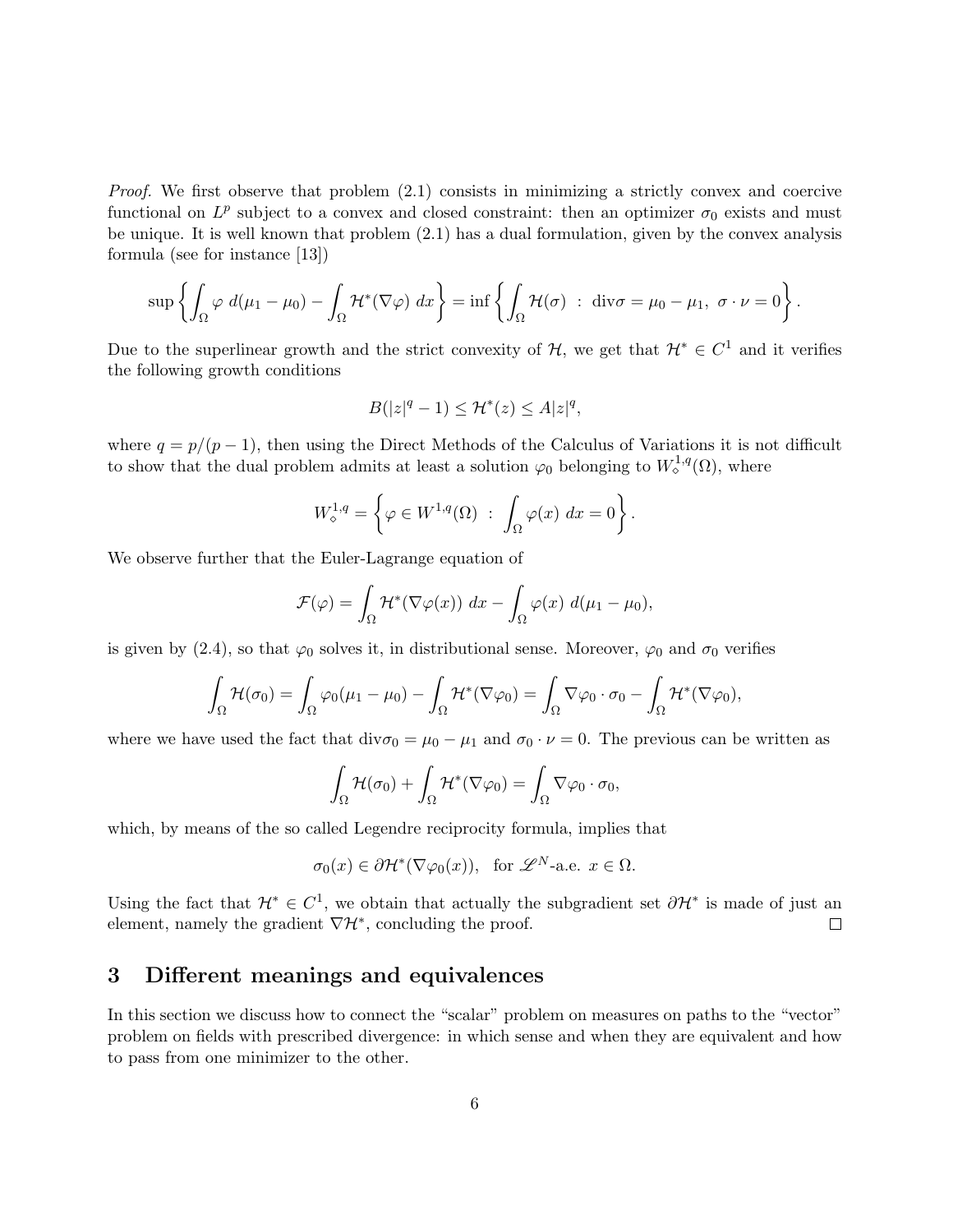#### 3.1 Cauchy-Lipschitz flow

Let us consider a non-autonomous vector field  $\mathbf{v} : [0,1] \times \Omega \to \mathbb{R}^N$  such that  $\mathbf{v} \cdot \nu = 0$ , where  $\nu$  stands for the outer normal vector to  $\partial\Omega$ . It is well-known that if v is sufficiently smooth, say Lipschitz with respect to the spatial variable, then for every  $\mu_0$  the unique solution of the Cauchy problem

$$
\begin{cases}\n\frac{\partial}{\partial t}\mu(t,x) + \operatorname{div}_x(\mathbf{v}(t,x)\mu(t,x)) = 0, & (t,x) \in [0,1] \times \Omega, \\
\mu(0,x) = \mu_0(x), & x \in \Omega,\n\end{cases}
$$
\n(3.1)

is given by

$$
\mu(t, \cdot) = (X(t, \cdot))_{\#}\mu_0,\tag{3.2}
$$

where  $X : [0,1] \times \overline{\Omega} \to \overline{\Omega}$  is the flow of **v**, that is X is the map that to every  $(s, x) \in [0,1] \times \overline{\Omega}$ assigns the position at time s of the curve  $\gamma$  satisfying

$$
\begin{cases}\n\gamma'(s) = \mathbf{v}(s, \gamma(s)) \\
\gamma(0) = x\n\end{cases}
$$
\n(3.3)

This is a particular case of the *method of characteristics* which basically says that the solution of  $(3.1)$  is given by the evolution, through the flow of **v**, of the initial measure  $\mu_0$  (see [2] for a clarifying exposition of this theory).

We now take two probability measures  $\mu_0$  and  $\mu_1$  on  $\Omega$ , absolutely continuous w.r.t to  $\mathscr{L}^N$  and having density given by  $f_0$  and  $f_1$ , respectively.

Using the above remarks on ODEs and the continuity equation, we now illustrate our general strategy to prove the equivalence between the two problems

$$
\inf_{Q \in \mathcal{Q}^p(\mu_0, \mu_1)} \int_{\Omega} H(i_Q) \, dx \quad \text{and} \quad \inf_{\sigma \in L^p(\Omega; \mathbb{R}^N)} \left\{ \int_{\Omega} \mathcal{H}(\sigma) \, dx \; : \; \text{div}\sigma = f_0 - f_1, \; \sigma \cdot \nu = 0 \right\}. \tag{3.4}
$$

We already know that in general the value of the vector minimization problem (right hand side of (3.4)) is less than or equal to the value of the scalar one. The key point is to show that, given the optimizer  $\sigma$  of the vector problem, we can construct a  $Q \in \mathcal{Q}^p(\mu_0, \mu_1)$  such that  $|\sigma| = i_Q$ . Then  $(3.4)$  is a straightforward consequence of the monotonicity assumptions on  $H$ .

As we already mentioned, the main idea will be the use of the deformation argument due to Moser and used later by Evans and Gangbo: for the moment we make the further assumption that  $f_0$  and  $f_1$  are Lipschitz continuous and bounded from below, that is  $f_0, f_1 \geq c > 0$  on  $\Omega$ .

If  $\sigma$  is the unique solution of the convex optimization problem (2.1), we construct the nonautonomous vector field

$$
\widehat{\sigma}(t,x) = \frac{\sigma(x)}{(1-t)f_0(x) + tf_1(x)}, \ (t,x) \in [0,1] \times \Omega.
$$
 (3.5)

The latter will not have any Lipschitz continuity property in general, unless the optimizer  $\sigma$  itself is regular: anyway, if we assume that one can prove  $\sigma \in \text{Lip}(\Omega)$ , then the flow  $X : [0,1] \times \Omega \to \Omega$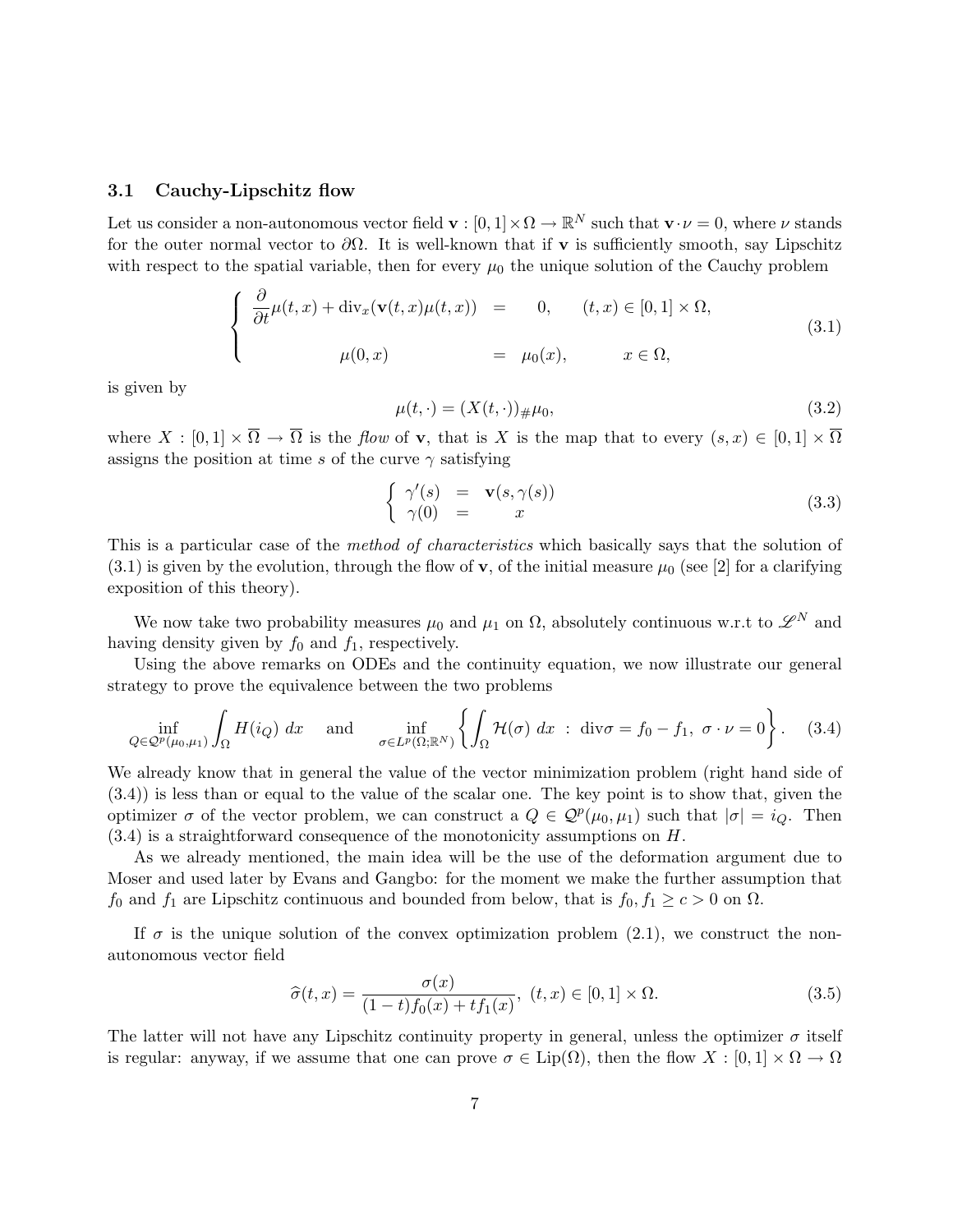of  $\hat{\sigma}$  is well-defined and we can take  $\mu_t$  as in (3.2). In this way, we have obtained the solution of (3.1), with  $\mathbf{v} = \hat{\sigma}$  and initial datum  $f_0$ . Moreover, the same Cauchy problem is solved by the linear interpolating curve

$$
\rho_t(\cdot) := (1-t)f_0(\cdot) + tf_1(\cdot),\tag{3.6}
$$

which implies, due to well-posedness of (3.1), that  $\rho_t$  and  $\mu_t$  must coincide. This in turn yields that

$$
(X(1, \cdot))_{\#} f_0 = f_1,\tag{3.7}
$$

which ensures that  $X(1, \cdot)$  transports  $\mu_0$  on  $\mu_1$ . If we now consider the probability measure concentrated on the flow, i.e.  $Q = \int \delta_{X(\cdot, x)} d\mu_0(x)$ , then thanks to (3.7) this is admissible and it is not difficult to see that  $i_Q = |\sigma|$  (we will give all the details in Theorem 3.2 below), which finally implies that the minimum of the two problems coincide. Moreover, this construction provides a transport map (that is  $X(1, \cdot)$ ) from  $\mu_0$  to  $\mu_1$ , whose transport "rays" (i.e. integral curves) evidently do not cross and which is monotone on transport rays (as a consequence of Cauchy-Lipschitz Theorem).

**Remark 1.** We point out that in this setting, where everything is sufficiently smooth, property (3.7) can be proved at a Lagrangian level, without mentioning the well-posedness of the continuity equation: indeed one can use a trick of Dacorogna and Moser (see [10]) to show that the quantity

$$
h(t,x) = \det \nabla_x X(t,x)[(1-t)f_0(X(t,x)) + tf_1(X(t,x))],
$$

is actually constant in time. Then using the fact that  $X(0, x) = x$  we get that

$$
f_0(x) = f_1(X(1, x)) \det \nabla_x X(1, x),
$$

which in turn implies  $(3.7)$  by means of the area formula.

Anyway, recalling the optimality condition for  $\sigma$  provided by Theorem 2.1, the reader can easily convince himself that our choice for the function  $H$  rules out any possibility of Lipschitz regularity for  $\sigma$ . So the previous construction of Q is purely formal: we will see in the next subsections how (and in what sense) one can still construct a flow  $X$  and make this construction a rigorous one.

**Remark 2.** On the contrary, when one takes  $\mathcal{H}(z) = |z|^2$ , standard elliptic theory allows to prove Lipschitz regularity for  $\sigma$  and this concept of Cauchy-Lipschitz flows may be used.

#### 3.2 Superposition of flows

For a general vector field  $\bf{v}$  under very mild assumptions, the most general meaning that we can give to the flow of  $\bf{v}$  is in terms of the so-called *superposition principle*, that we now explain in some details. As far as we can see, this provides a very weak concept of flow (a probabilistic one, let's say), which anyway is strong enough to still give sense to the construction of the previous subsection.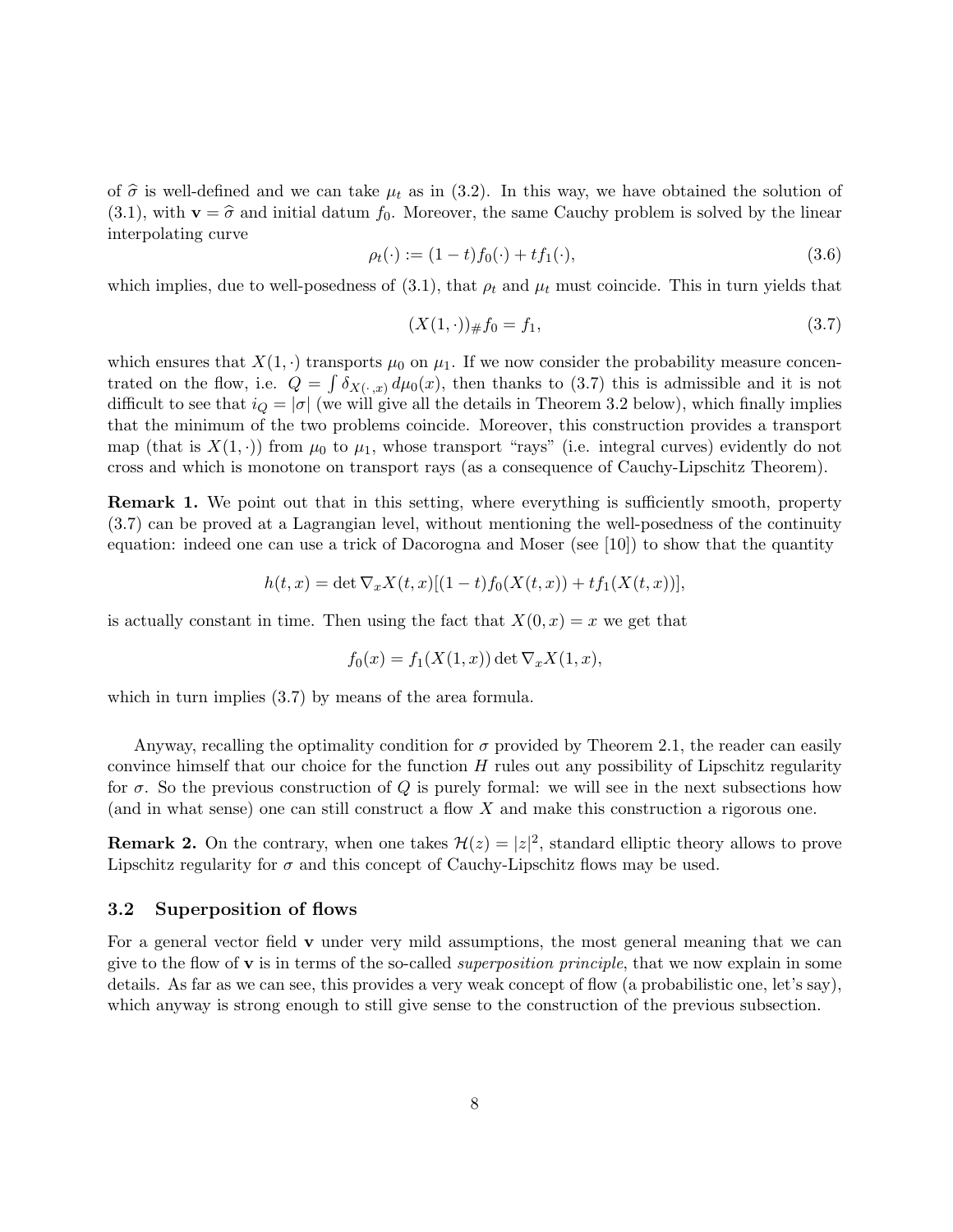**Definition 1.** Let  $Q \in \mathcal{P}(C([0,1];\overline{\Omega}))$  be concentrated on the absolutely continuous solutions of (3.3), in the sense that

$$
\int_{C([0,1];\overline{\Omega})} \left| \gamma(t) - \gamma(0) - \int_0^t \mathbf{v}(s,\gamma(s)) \, ds \right| \, dQ(\gamma) = 0, \text{ for every } t \in [0,1]. \tag{3.8}
$$

If we define the curve of measures  $\mu_t^Q$  $_t^Q$  through

$$
\int_{\overline{\Omega}} \varphi(x) d\mu_t^Q(x) := \int_{C([0,1];\overline{\Omega})} \varphi(\gamma(t)) dQ(\gamma), \text{ for every } \varphi \in C(\overline{\Omega}),
$$
\n(3.9)

then this curve  $\mu_t^Q$  $_{t}^{Q}$  is called *superposition solution* of Problem (3.1):  $\mu_{t}^{Q}$  $\mathcal{C}_t$  is actually a distributional solution of the continuity equation, with initial datum  $\mu_0 = \mu_0^Q$  $\frac{Q}{0}$ .

**Remark 3.** It is not hard to see that when **v** is smooth, formula  $(3.9)$  is exactly equivalent to (3.2). Indeed in this case, for every  $x \in \Omega$ , there exists a unique curve  $X(\cdot, x)$  solving (3.3), so that  $Q = \int Q^x d\mu_0(x)$  with  $Q^x$  a Dirac mass concentrated on this curve, that is  $Q^x = \delta_{X(\cdot,x)}$ , and (3.9) now becomes

$$
\int_{\overline{\Omega}} \varphi(x) d\mu_t^Q(x) = \int_{\overline{\Omega}} \varphi(X(x,t)) d\mu_0(x) = \int_{\overline{\Omega}} \varphi(x) d(X(t,\cdot))_{\#}\mu_0(x).
$$

In this way, we can think of the concept of superposition solutions as a *probabilistic* version of the method of characteristics.

The most valuable fact of this theory is that, under suitable integrability conditions of the vector field  $\bf{v}$ , every positive measure-valued distributional solution of  $(3.1)$  can be realized as a superposition solution: a proof can be found in [2] (Theorem 12).

**Theorem 3.1** (Superposition principle). Let  $\mu_t$  be a positive measure-valued solution of the continuity equation

$$
\frac{\partial}{\partial t}\mu_t + \text{div}(\mathbf{v}\mu_t) = 0,
$$

with the vector field **v** satisfying the following condition

$$
\int_0^1 \int_{\Omega} |\mathbf{v}(t,x)| d\mu_t(x) dt < +\infty,
$$
\n(3.10)

then  $\mu_t$  is a superposition solution.

Using the concept of superposition solution, it is now a straightforward fact to provide a rigorous proof of the equivalence between the two problems in (3.4).

**Theorem 3.2.** Let  $\mu_0, \mu_1 \in \mathcal{P}(\Omega)$  having  $L^p$  density w.r.t. to  $\mathcal{L}^N$ , given by  $f_0$  and  $f_1$ , respectively. Then equality of values of the two problems in (3.4) holds true.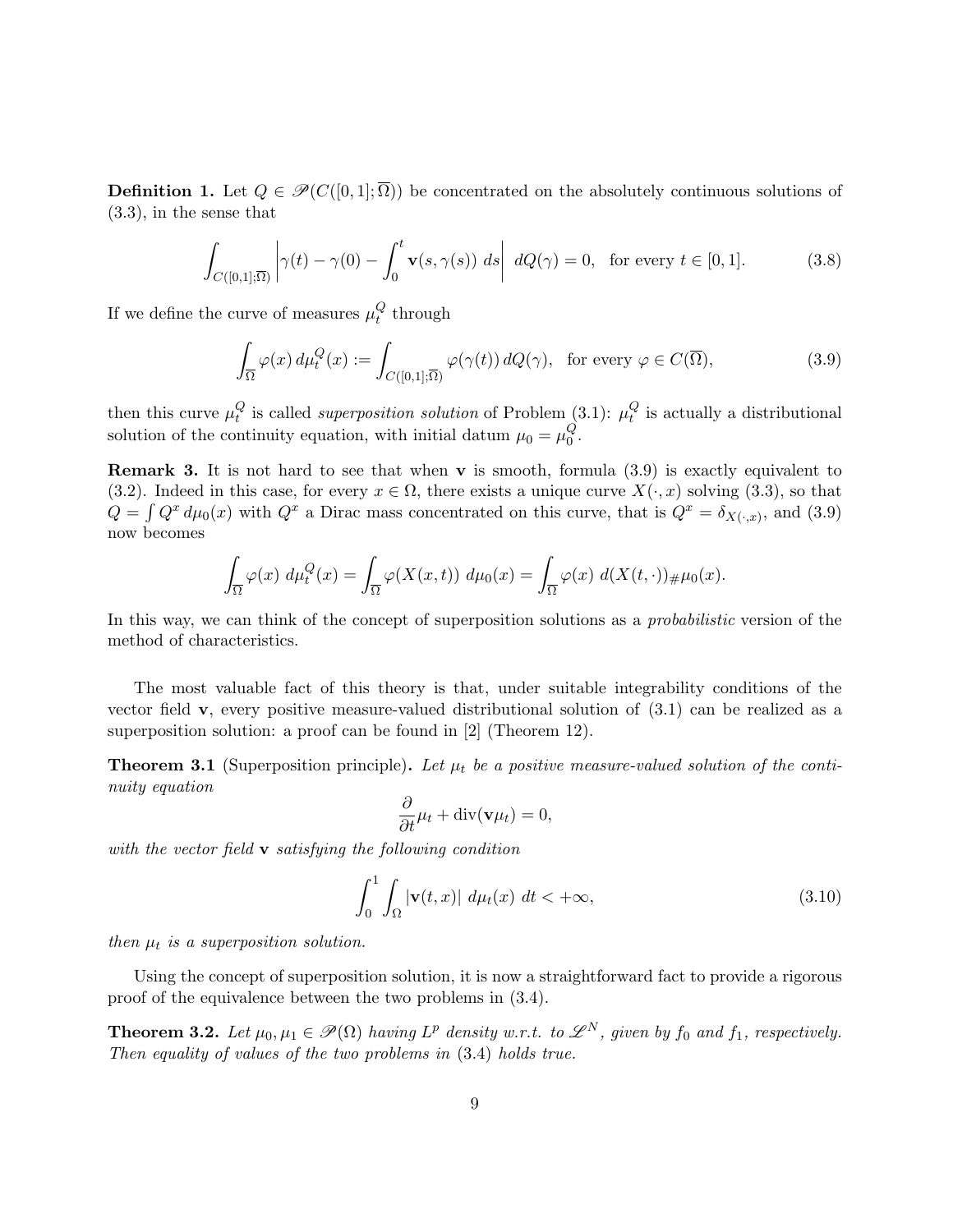*Proof.* As before, we take the minimizer  $\sigma$  of the vector problem and we consider the non-autonomous vector field defined by  $(4.15)$ . We point out that the  $L^p$  assumption on the densities has been chosen in order to guarantee finiteness of the infima of both problems (see [7]). With this choice of  $\hat{\sigma}$ , the linear interpolating curve  $\mu_t = (1 - t)\mu_0 + t\mu_1$  is a positive measure-valued distributional solution of the continuity equation

$$
\frac{\partial}{\partial t}\mu_t + \operatorname{div}(\widehat{\sigma}\mu_t) = 0,
$$

with initial datum  $\mu_0$ . Moreover,  $\hat{\sigma}$  satisfies hypothesis (3.10), so that  $\mu_t$  is a superposition solution:<br>this means that there exists a probability measure  $\hat{O} \subset \mathcal{B}(C([0, 1], \overline{O}))$  such that (3.8) holds an this means that there exists a probability measure  $Q \in \mathcal{P}(C([0,1];\overline{\Omega}))$  such that (3.8) holds and

$$
\int_{\Omega} \varphi(x) \, d\mu_t(x) = \int_{\Omega} \varphi(x) \, d\mu_t^Q(x), \text{ for every } \varphi \in C(\overline{\Omega}),
$$

with  $\mu_t^Q$  $t_t^Q$  given by (3.9) (observe that in the Cauchy-Lipschitz case, this amounted to say that  $\rho_t$ defined by  $(3.6)$  had to coincide with the solution given by  $(3.2)$ ). This Q is admissible, that is  $Q \in \mathcal{Q}(\mu_0, \mu_1)$  and moreover, using Fubini Theorem and the disintegration  $Q = \int Q^x d\mu_0(x)$ , we get

$$
\int_{\overline{\Omega}} \varphi(x) \, di_Q(x) = \int_C \int_0^1 \varphi(\gamma(t)) |\gamma'(t)| \, dt \, dQ(\gamma) = \int_0^1 \int_C \varphi(\gamma(t)) |\gamma'(t)| \, dQ(\gamma) \, dt
$$
\n
$$
= \int_0^1 \int_{\Omega} \int_C \varphi(\gamma(t)) |\gamma'(t)| \, dQ^x(\gamma) \, d\mu_0(x) \, dt
$$
\n
$$
= \int_0^1 \int_{\Omega} \varphi(x) |\widehat{\sigma}(t,x)| \, d\mu_t(x) \, dt = \int_0^1 \int_{\Omega} \varphi(x) |\sigma(x)| \, dx \, dt,
$$

so that

$$
\int_{\Omega} \varphi(x) \, di_Q(x) = \int_{\Omega} \varphi(x) |\sigma(x)| \, dx, \text{ for every } \varphi \in C(\overline{\Omega}).
$$

This clearly implies that  $i_Q = |\sigma|$  and thus  $Q \in \mathcal{Q}^p(\mu_0, \mu_1)$  and it solves the scalar problem in (3.4), concluding the proof.  $\Box$ 

Notice that the regularity of the curves which are charged by the measure Q corresponding to a superposition solution is very poor. On the contrary, if one knows that  $\bf{v}$  is continuous, these curves are  $C^1$  and they solve their ODE in a classical sense. The forthcoming paper [20] will prove a  $C<sup>0</sup>$  result in two spatial dimensions for the vector field we are interested in. Obviously, continuity without Lipschitz continuity or similar conditions is not sufficient for ensuring any kind of uniqueness result. We will see in a while that some kind of uniqueness may be recovered by an intermediate concept of solution.

#### 3.3 DiPerna-Lions flow

As far as now, we have seen that everything goes well if we face a Lipschitz vector field  $\bf{v}$  and that we can at least prove equality of the minima if, instead, v is only integrable. In the latter case, it is not evident to add anything else to this equality and in particular one has no real clue to construct a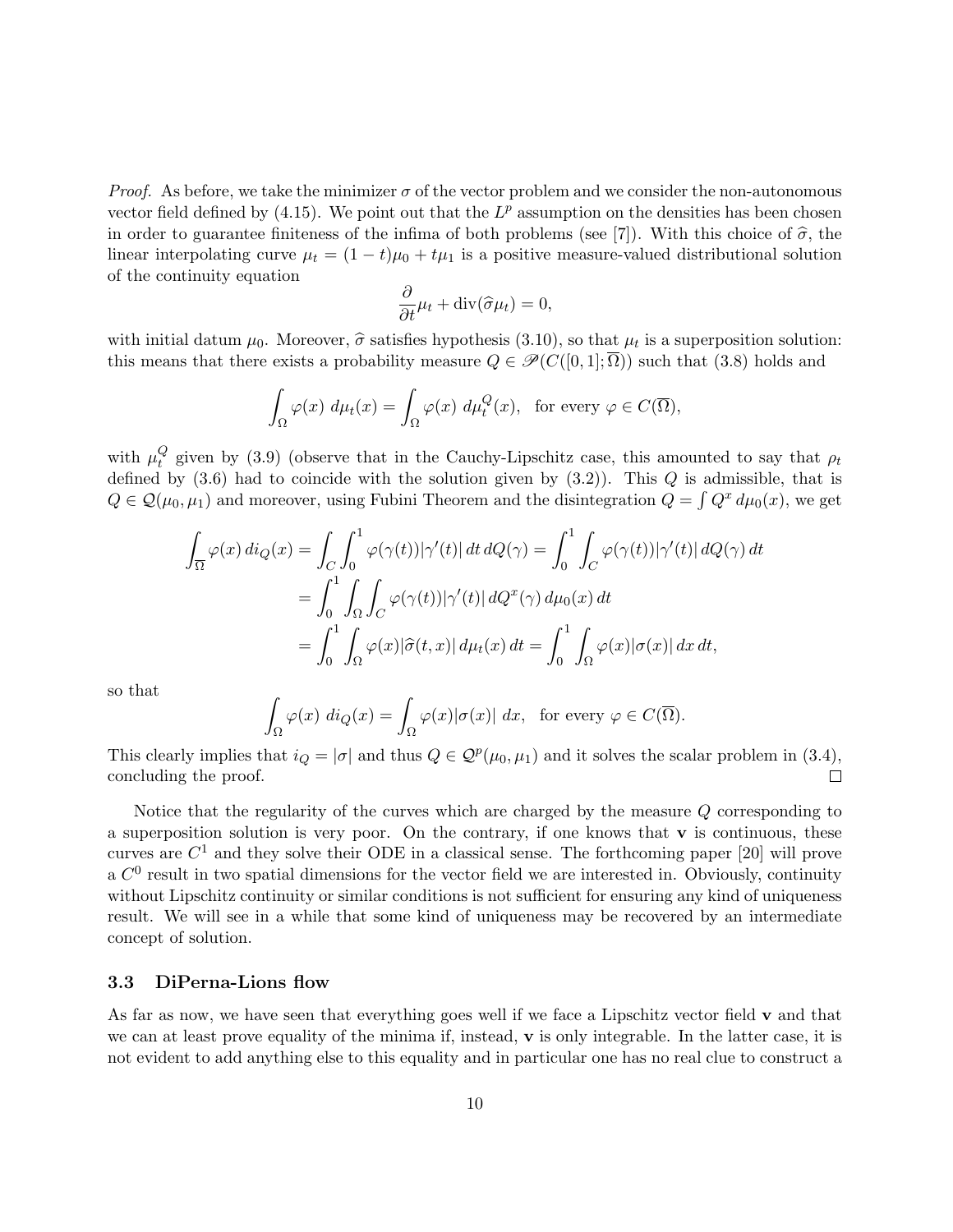minimizer for the scalar problem from a minimizer for the vector one. The problem is mainly linked to the lack of uniqueness. We will see in this section an intermediate concept, for vector fields which are not Lipschitz but much better than just integrable.

If  $\mathbf{v}(t, \cdot) \in W^{1,1}(\Omega)$  and the vector field has bounded divergence, we can enforce the conclusion of Theorem 3.2 and guarantee that the optimal Q associated to the optimizer  $\sigma$  is actually concentrated on a uniquely defined flow X (possibly in a.e. sense), trasporting  $\mu_0$  to  $\mu_1$ .

In fact in this setting, it is still possible to give sense to formula (3.2), through the DiPerna-Lions theory of flows of weakly differentiable vector fields: we recall the following fundamental result (see Theorem III.2 of [12]; the same results are also presented in [2] where the language is more similar to ours).

**Theorem 3.3.** Let  $\mathbf{v} \in L^1([0,1];W^{1,1}(\Omega))$  and such that  $\text{div}_x \mathbf{v} \in L^1([0,1];L^{\infty}(\Omega))$ . Then there exists a unique  $X \in C^0([0,1] \times [0,1]; L^1(\Omega;\mathbb{R}^N))$  which leaves  $\overline{\Omega}$  invariant and such that:

(i) if we set  $A(t) = \int_0^t ||div_x \mathbf{v}(\tau, \cdot)||_{\infty} d\tau$ , then

$$
e^{-|A(t)-A(s)|}\mathscr{L}^N \le (X(t,s,\cdot))_\# \mathscr{L}^N \le e^{|A(t)-A(s)|}\mathscr{L}^N, \text{ for every } t \in [0,1];
$$

 $(ii)$  X satisfies the group property

$$
X(t_3, t_1, x) = X(t_3, t_2, X(t_2, t_1, x)), \text{ for } \mathscr{L}^N \text{-a.e. } x \in \Omega, \text{ for every } t_1 < t_2 < t_3 \in [0, 1];
$$

(iii) for every  $s \geq 0$  and for  $\mathscr{L}^N$ -a.e.  $x \in \Omega$ , X is an absolutely continuous integral solution of (3.3), that is

$$
X(t,s,x) = x + \int_s^t \mathbf{v}(r, X(r,s,x)) \, dr, \text{ for } \mathscr{L}^N \text{-a.e. } x \in \Omega, \ t \ge s.
$$

Moreover, if  $\mu_0 = \rho_0 \mathscr{L}^N$  with  $\rho_0 \in L^p(\Omega)$ , then for every  $s \in [0,1)$ 

$$
\mu(t, \cdot) = X(t, s, \cdot) \# \mu_0, \ s \le t \in [0, 1],
$$

is the unique renormalized solution in  $C^0([s,1];L^p(\Omega))$  of the continuity equation, with initial datum  $\mu(s, x) = \mu_0(x)$ .

**Definition 2.** We recall that  $\mu$  is said to be a *renormalized solution* of the continuity equation if there holds

$$
\frac{\partial}{\partial t}\beta(\mu) + \mathbf{v} \cdot \nabla_x \beta(\mu) + (\text{div}_x \mathbf{v})\mu \beta'(\mu) = 0, \text{ in } (0,1) \times \Omega,
$$
\n(3.11)

in the sense of distributions, for every  $\beta \in C^1(\mathbb{R})$ .

Clearly, every renormalized solution is a distributional solution (just take  $\beta \equiv 1$  in (3.11)), while in general the converse does not hold true. It is a remarkable fact of the DiPerna-Lions theory that when v has a Sobolev regularity in x, then v has the renormalization property, that is every distributional solution is actually a renormalized one. Moreover, renormalized solutions are the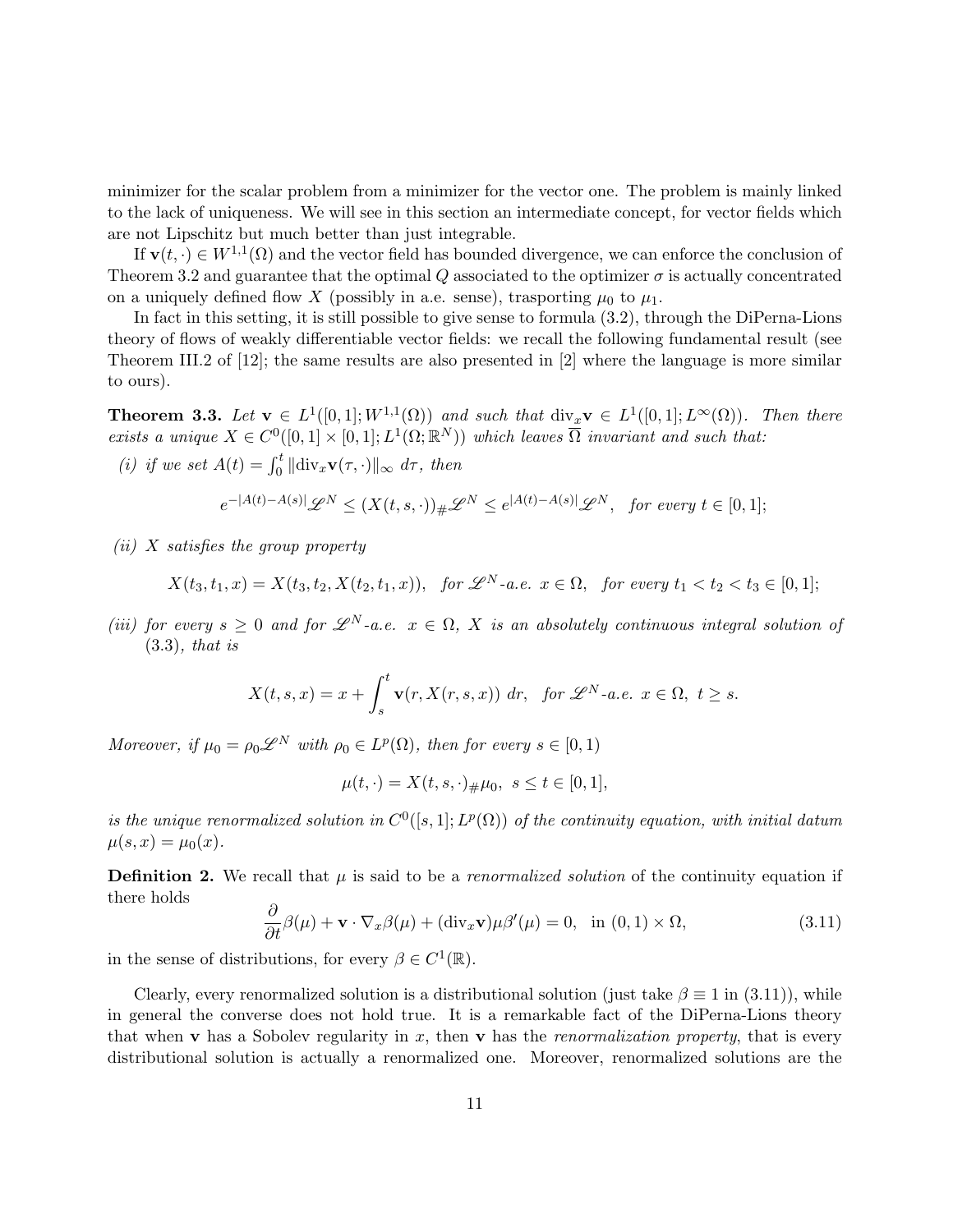right class in which existence, uniqueness and stability of solutions to the continuity equation can be proved: *this is crucial for our construction*. Indeed, as already observed in the subsection on Cauchy-Lipschitz flow, well-posedness of the continuity equation guarantees that the flow at time 1 transports  $\mu_0$  on  $\mu_1$ , so that the measure Q associated to  $\sigma$  is admissible.

Finally, we just point out that the renormalization property can be proved also for vector fields with BV regularity (with respect to the space variable), as shown by Ambrosio ([1]): some  $L^{\infty}$ bounds on the divergence of the vector field are again essential.

Due to the previous facts, the rest of the paper is devoted to provide Sobolev and  $L^{\infty}$  estimates for the optimizer  $\sigma$  under the following assumptions:

- (i)  $\mu_i = f_i \mathscr{L}^N$ , with  $f_i \in \text{Lip }(\Omega)$  and  $f_i \ge c > 0$ , for  $i = 0, 1$ ;
- (ii)  $\Omega$  open connected bounded subset of  $\mathbb{R}^N$  having smooth boundary.

In fact with these assumptions, the vector field  $\hat{\sigma}$  given by (4.15) is well-defined and satisfies the hypotheses of DiPerna-Lions Theorem, once we know that  $\sigma \in W^{1,r} \cap L^{\infty}$ , for some  $r \geq 1$ . Indeed, the Sobolev regularity of  $\hat{\sigma}$  is equivalent to that of  $\sigma$ , once  $f_0$  and  $f_1$  are Lipschitz. For the condition on the divergence one may see that we have

$$
\operatorname{div} \widehat{\sigma} = \frac{\operatorname{div} \sigma}{\rho_t} - \frac{\langle \sigma, \nabla \rho_t \rangle}{\rho_t^2}.
$$

Lipschitz regularity and lower bounds on  $\rho_t = (1-t)f_0 + tf_1$  (i.e. on  $f_0$  and  $f_1$ ) and  $L^{\infty}$  on  $\sigma$  seem compulsory for getting the assumption on the divergence of  $\hat{\sigma}$ .

Moreover, (i) guarantees that then  $(1-t)\mu_0 + t\mu_1$  is a renormalized solution of (3.1) and so it must coincide with  $X_{\#}\mu_0$ .

We will achieve these results strongly relying on the optimality condition for  $\sigma$  provided by Theorem 2.1, which ensures that  $\sigma = \nabla \mathcal{H}^*(\nabla u)$ , where  $u \in W^{1,q}(\Omega)$  is a distributional solution of the degenerate elliptic equation

$$
\operatorname{div}(\nabla \mathcal{H}^*(\nabla u)) = f_0 - f_1,\tag{3.12}
$$

under homogeneous Neumann boundary conditions.

### 4 Sobolev regularity of the vector field

In order to apply the DiPerna-Lions theory, first of all we have to show that  $\sigma$  is weakly differentiable: we will indeed show that  $\sigma \in W^{1,r}(\Omega)$ , for a suitable r. Observe that, in general, if one looks at the solution u itself, no more than  $C^{0,1}$  regularity should be expected for equation (3.12). Indeed, with the choice

$$
\mathcal{H}(\sigma) = \frac{1}{p} |\sigma|^p + |\sigma|, \ \sigma \in \mathbb{R}^N,
$$

we get

$$
\nabla \mathcal{H}^*(z) = (|z| - 1)_{+}^{q-1} \frac{z}{|z|}, \ z \in \mathbb{R}^N,
$$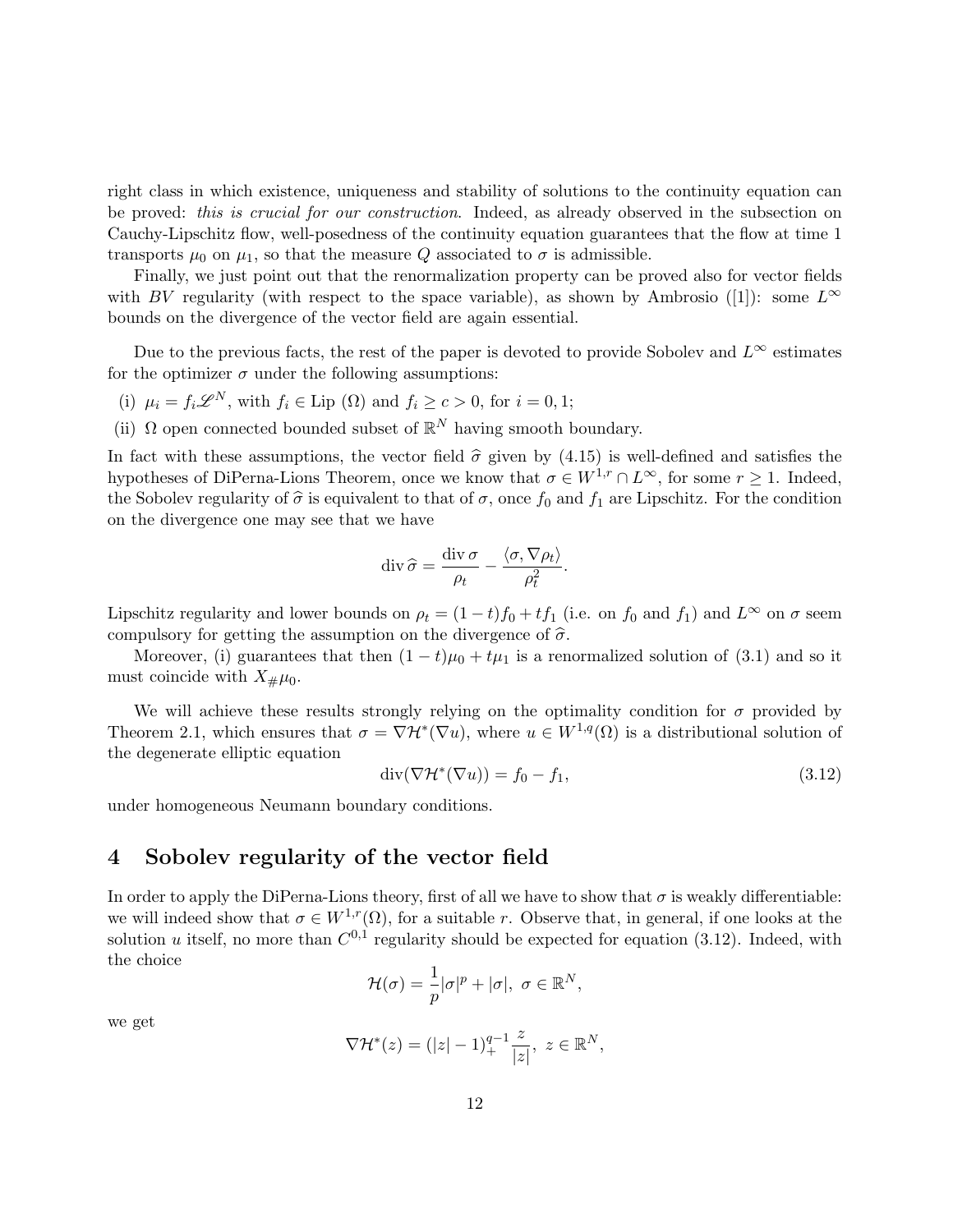so that every 1−Lipschitz function is a solution of the homogeneous equation. Moreover, we have

$$
\frac{(|\nabla u| - 1)_+^{q-1}}{|\nabla u|} |\xi|^2 \le \langle D^2 \mathcal{H}^*(\nabla u)\xi, \xi \rangle \le (q-1)(|\nabla u| - 1)_+^{q-2} |\xi|^2, \ \xi \in \mathbb{R}^N,\tag{4.1}
$$

that is the ellipticity constants degenerate in the region  $\{|\nabla u| \leq 1\}.$ 

We will confine our analysis to the non-singular case  $q \geq 2$ , which is anyway relevant for the applications to minimization problems in traffic congestion.

First of all, we need the following pointwise inequalities. This is the main point where the precise structure of  $\mathcal{H}^*$  plays a role.

**Lemma 4.1.** For every  $q \geq 2$ , let us define the following vector field

$$
G(z) = |\nabla \mathcal{H}^*(z)|^{\frac{p}{2}} \frac{z}{|z|} = (|z| - 1)^{\frac{q}{2}} \frac{z}{|z|}, \ z \in \mathbb{R}^N.
$$
 (4.2)

Then for every  $z, w \in \mathbb{R}^N$  we get

$$
\langle \nabla \mathcal{H}^*(z) - \nabla \mathcal{H}^*(w), z - w \rangle \ge \frac{4}{q^2} \left| G(z) - G(w) \right|^2, \tag{4.3}
$$

$$
|\nabla \mathcal{H}^*(z) - \nabla \mathcal{H}^*(w)| \le (q-1) \left( |G(z)|^{\frac{q-2}{q}} + |G(w)|^{\frac{q-2}{q}} \right) |G(z) - G(w)|. \tag{4.4}
$$

*Proof.* We first observe that if max $\{|z|, |w|\} \leq 1$ , then (4.3) and (4.4) are trivially true. Secondly, in the case  $\min\{|z|, |w|\} \leq 1$ , supposing for example that  $|w| \leq 1$  and  $|z| > 1$ , using Cauchy-Schwarz inequality we get

$$
\langle \nabla \mathcal{H}^*(z), z - w \rangle = \frac{(|z| - 1)_+^{q-1}}{|z|} \langle z, z - w \rangle \ge (|z| - 1)_+^{q-1} |z| - (|z| - 1)_+^{q-1} = (|z| - 1)_+^q,
$$

which proves  $(4.3)$ , while  $(4.4)$  is easily seen to be true in this case, too.

Let us now suppose that  $|z| > 1$  and  $|w| > 1$ . Now, we recall the inequality (see [17])

$$
\langle |s|^{q-2}s - |t|^{q-2}t, s-t \rangle \ge \frac{4}{q^2} \left| |s|^{\frac{q-2}{2}}s - |t|^{\frac{q-2}{2}}t \right|^2, \ s, t \in \mathbb{R}^N,
$$
\n(4.5)

and we see that if we are able to prove the following

$$
\left\langle |s|^{q-2}s - |t|^{q-2}, (|s|+1)\frac{s}{|s|} - (|t|+1)\frac{t}{|t|} \right\rangle \ge \langle |s|^{q-2}s - |t|^{q-2}t, s-t \rangle, \tag{4.6}
$$

then choosing

$$
s = (|z| - 1) + \frac{z}{|z|}, \ t = (|w| - 1) + \frac{w}{|w|},
$$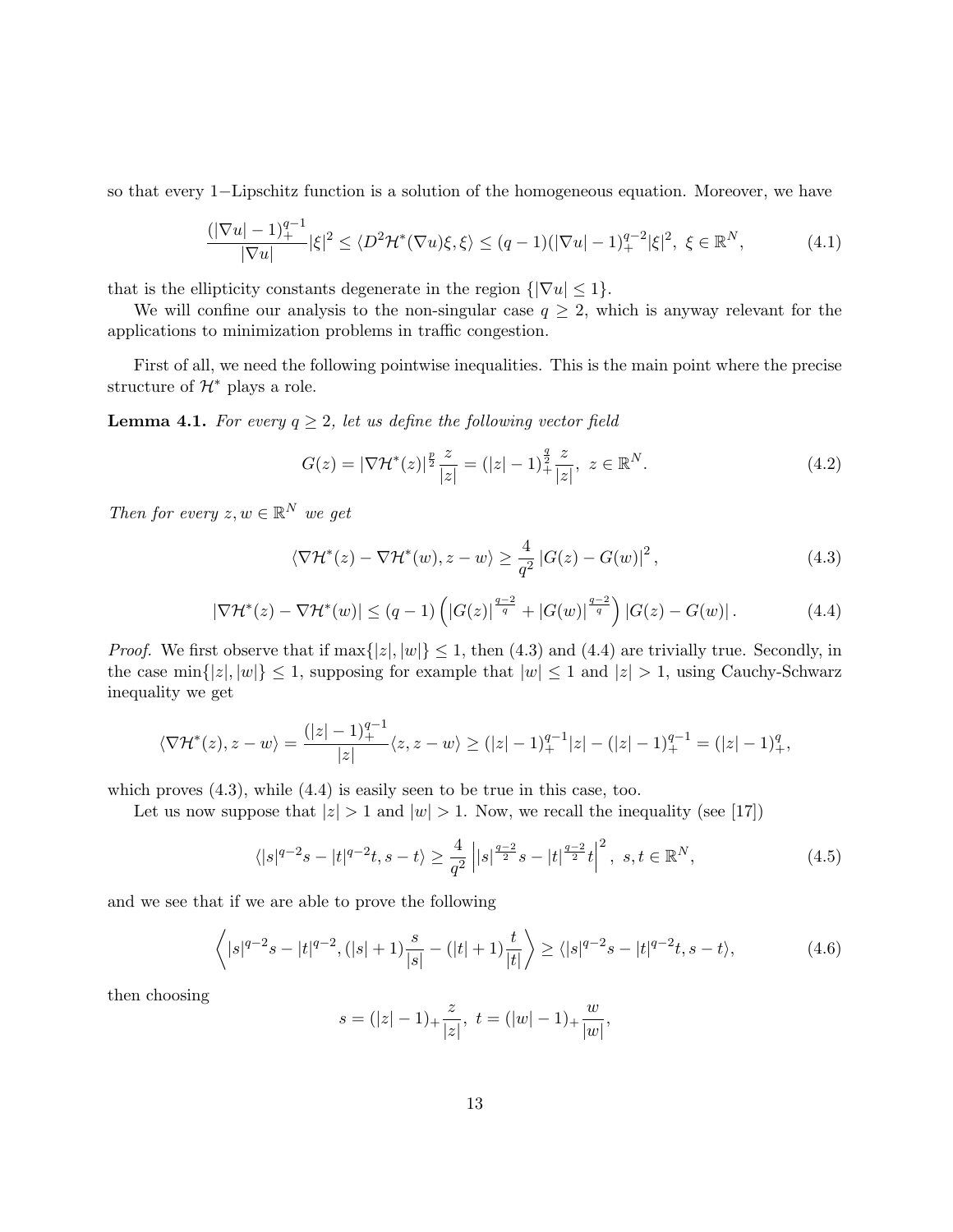and using  $(4.6)$  in combination with  $(4.5)$ , we obtain  $(4.3)$ . So, we are left to prove inequality  $(4.6)$ : one sees that this is equivalent to

$$
|s|^{q-1} + |t|^{q-1} - \langle s, t \rangle \left[ \frac{|s|^{q-2}}{|t|} + \frac{|t|^{q-2}}{|s|} \right] \ge 0,
$$

which is just a simple consequence of Cauchy-Schwarz inequality  $\langle s, t \rangle \leq |s||t|$ .

In order to prove  $(4.4)$ , it is enough to start from the inequality (see [17])

$$
||s|^{q-2}s-|t|^{q-2}t|\leq (q-1)(|s|^{\frac{q-2}{2}}+|t|^{\frac{q-2}{2}})\left||s|^{\frac{q-2}{2}}s-|t|^{\frac{q-2}{2}}t\right|,
$$

which is valid for every  $t, s \in \mathbb{R}^N$  and then take s and t as before.

Notice that the pointwise estimates proved in the lemma above are not of the same kind of those that are used in [9], which involved  $|\nabla \mathcal{H}^*(z) - \nabla \mathcal{H}^*(w)|^2$ .

#### 4.1 Interior Sobolev estimates

For the sake of clarity, we will first prove, thanks to an adaption of an argument used by Bojarski and Iwaniec (see [5]) for the p−Laplacian operator, a local result that we will modify later in order to arrive up to  $\partial\Omega$ .

**Theorem 4.2.** Let  $\Omega \subset \mathbb{R}^N$  be an open set and take  $f \in W^{1,p}(\Omega)$ , with  $p = q/(q-1)$ . If  $u \in W^{1,q}(\Omega)$ is a local weak solution of

$$
-\text{div}\left(\nabla \mathcal{H}^*(\nabla u)\right) = f, \ \ \text{in } \Omega,
$$
\n
$$
(4.7)
$$

then we get  $\mathcal{G} \in W^{1,2}_{loc}(\Omega)$ , where the function  $\mathcal{G}$  is defined by

$$
\mathcal{G}(x) := G(\nabla u(x)) = (|\nabla u(x)| - 1)^{\frac{q}{2}} \frac{\nabla u(x)}{|\nabla u(x)|}, \ x \in \Omega.
$$
\n(4.8)

More precisely, for every  $\Sigma \subset\subset \Omega$  there exists a constant  $C = C(N, q)$  such that

$$
\|\nabla \mathcal{G}(x)\|_{L^2(\Sigma)}^2 \le \frac{C}{\text{dist}(\Sigma, \partial \Omega)^2} \|\nabla u\|_{L^q(\Omega)}^q + C \|\nabla f\|_{L^p(\Omega)}^p.
$$

*Proof.* We fix two subsets compactly contained in  $\Omega$ , that is  $\Sigma \subset\subset \Sigma_0 \subset\subset \Omega$  and such that  $0 <$  $h_0 = \text{dist}(\Sigma, \partial \Omega) = 2 \text{dist}(\Sigma_0, \partial \Omega)$ : we aim to prove that  $\mathcal{G} \in W^{1,2}(\Sigma)$ , using integrated difference quotients. First of all, we observe that

$$
\int_{\Omega} \langle \nabla \mathcal{H}^*(\nabla u(x)), \nabla \varphi(x) \rangle dx = \int_{\Omega} f(x) \varphi(x) dx, \text{ for every } \varphi \in W_0^{1,q}(\Omega).
$$

In particular, for every h such that  $|h| < h_0/2$ , taking a  $\varphi \in W_0^{1,q}$  $\mathcal{O}^{1,q}(\Sigma_0)$ , we get that

$$
\int_{\Omega} \langle \nabla \mathcal{H}^*(\nabla u(x + h\omega)), \nabla \varphi(x) \rangle dx = \int_{\Omega} f(x + h\omega) \varphi(x) dx,
$$

 $\Box$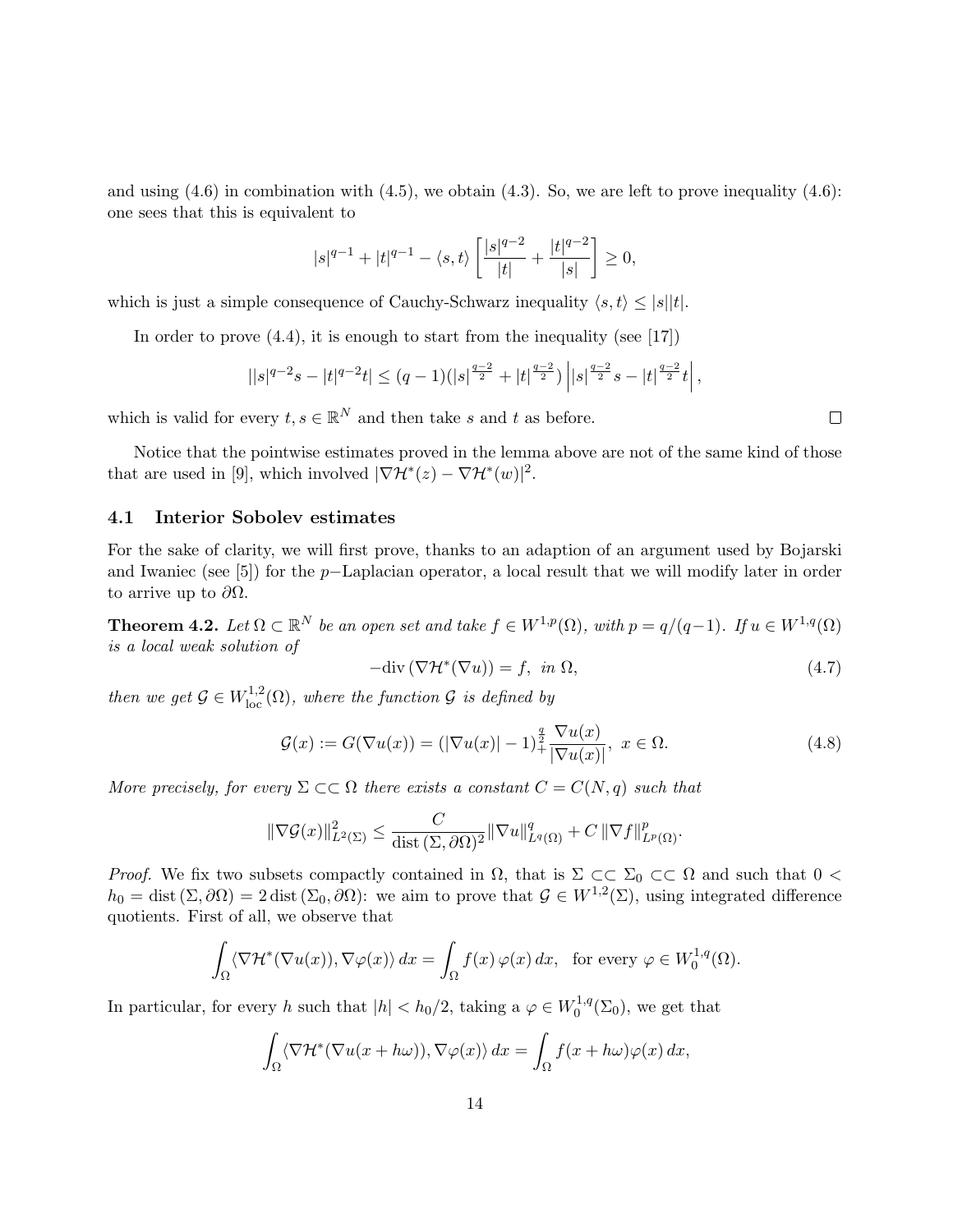for any direction  $\omega \in S^{N-1}$ . Hence subtracting and dividing by h, we obtain

$$
\int_{\Omega} \langle \delta_{h,\omega} \nabla \mathcal{H}^*(\nabla u), \nabla \varphi \rangle dx = \int_{\Omega} \delta_{h,\omega} f \varphi dx, \tag{4.9}
$$

for every  $\varphi \in W_0^{1,q}$  $\delta_{0}^{1,q}(\Sigma_{0}),$  where we have used the notation  $\delta_{h,\omega}g(x)$  for  $(g(x+h\omega)-g(x))/h$ .

We now want to exploit (4.9) for a suitable choice of the test function  $\varphi$ , in order to obtain  $W^{1,2}$ estimates on G. At this end, let us take a smooth cut-off function  $\zeta \in C_0^1(\Sigma_0)$ , such that:  $0 \le \zeta \le 1$ ,  $\zeta \equiv 1$  on  $\Sigma$  and  $\|\nabla \zeta\|_{\infty} \leq C(\text{dist}(\Sigma, \partial \Omega))^{-1}$ . Then we choose the test function  $\varphi = \zeta^2 \delta_{h,\omega} u$  for every pair  $(h,\omega) \in \mathbb{R} \times S^{N-1}$  such that  $|h| < h_0/2$ : observe that with this choice, this is an admissible test function in (4.9). We now develop  $\varphi$  and use Cauchy-Schwarz inequality, getting

$$
\int_{\Omega} \langle \delta_{h,\omega} \nabla \mathcal{H}^*(\nabla u), \delta_{h,\omega} \nabla u \rangle \zeta^2 dx \le 2 \int_{\Omega} |\delta_{h,\omega} \nabla \mathcal{H}^*(\nabla u)| \zeta |\nabla \zeta| |\delta_{h,\omega} u| dx + \int_{\Omega} \zeta^2 |\delta_{h,\omega} f| |\delta_{h,\omega} u| dx.
$$

An application of the pointwise inequalities (4.3) and (4.4) yields

$$
\int_{\Omega} |\delta_{h,\omega}\mathcal{G}|^2 \zeta^2 dx \leq C \int_{\Omega} \left( |\mathcal{G}_{h,\omega}|^{\frac{q-2}{q}} + |\mathcal{G}|^{\frac{q-2}{q}} \right) |\delta_{h,\omega}\mathcal{G}| \zeta |\nabla \zeta| |\delta_{h,\omega} u| dx + \left( \int_{\Omega} \zeta^p |\delta_{h,\omega} f|^p dx \right)^{\frac{1}{p}} \left( \int_{\Omega} \zeta^q |\delta_{h,\omega} u|^q dx \right)^{\frac{1}{q}}
$$

where the constant C depends on q only. By means of Young's inequality, we get for every  $\varepsilon > 0$ 

$$
\left( \left| \mathcal{G}_{h,\omega} \right|^{\frac{q-2}{q}} + \left| \mathcal{G} \right|^{\frac{q-2}{q}} \right) \left| \delta_{h,\omega} \mathcal{G} \right| \zeta \left| \nabla \zeta \right| \left| \delta_{h,\omega} u \right| \leq \varepsilon \left| \delta_{h,\omega} \mathcal{G} \right|^2 \zeta^2 + \frac{1}{\varepsilon} \left( \left| \mathcal{G}_{h,\omega} \right|^{\frac{q-2}{q}} + \left| \mathcal{G} \right|^{\frac{q-2}{q}} \right)^2 \left| \nabla \zeta \right|^2 \left| \delta_{h,\omega} u \right|^2,
$$

so that choosing  $\varepsilon$  small enough, the term on the right-hand side containing  $\delta_{h,\omega}\mathcal{G}$  can be absorbed by the term on the left hand-side. Up to now, we have shown

$$
\int_{\Omega} |\delta_{h,\omega}\mathcal{G}|^2 \zeta^2 dx \leq C \int_{\Omega} \left( |\mathcal{G}_{h,\omega}|^{\frac{q-2}{q}} + |\mathcal{G}|^{\frac{q-2}{q}} \right)^2 |\nabla \zeta|^2 |\delta_{h,\omega} u|^2 dx \n+ \frac{1}{p} \int_{\Omega} \zeta^p |\delta_{h,\omega} f|^p dx + \frac{1}{q} \int_{\Omega} \zeta^q |\delta_{h,\omega} u|^q dx.
$$

A simple application of Hölder's inequality to the first term on the right-hand side, yields

$$
\int_{\Omega} |\delta_{h,\omega}\mathcal{G}|^2 \zeta^2 dx \leq C \left( \int_{\Sigma_0} \left( |\mathcal{G}_{h,\omega}|^{\frac{q-2}{q}} + |\mathcal{G}|^{\frac{q-2}{q}} \right)^{\frac{2q}{q-2}} dx \right)^{\frac{q-2}{q}} \left( \int_{\Omega} |\nabla \zeta|^q |\delta_{h,\omega} u|^q dx \right)^{\frac{2}{q}} + \frac{1}{p} \int_{\Omega} \zeta^p |\delta_{h,\omega} f|^p dx + \frac{1}{q} \int_{\Omega} \zeta^q |\delta_{h,\omega} u|^q dx.
$$
\n(4.10)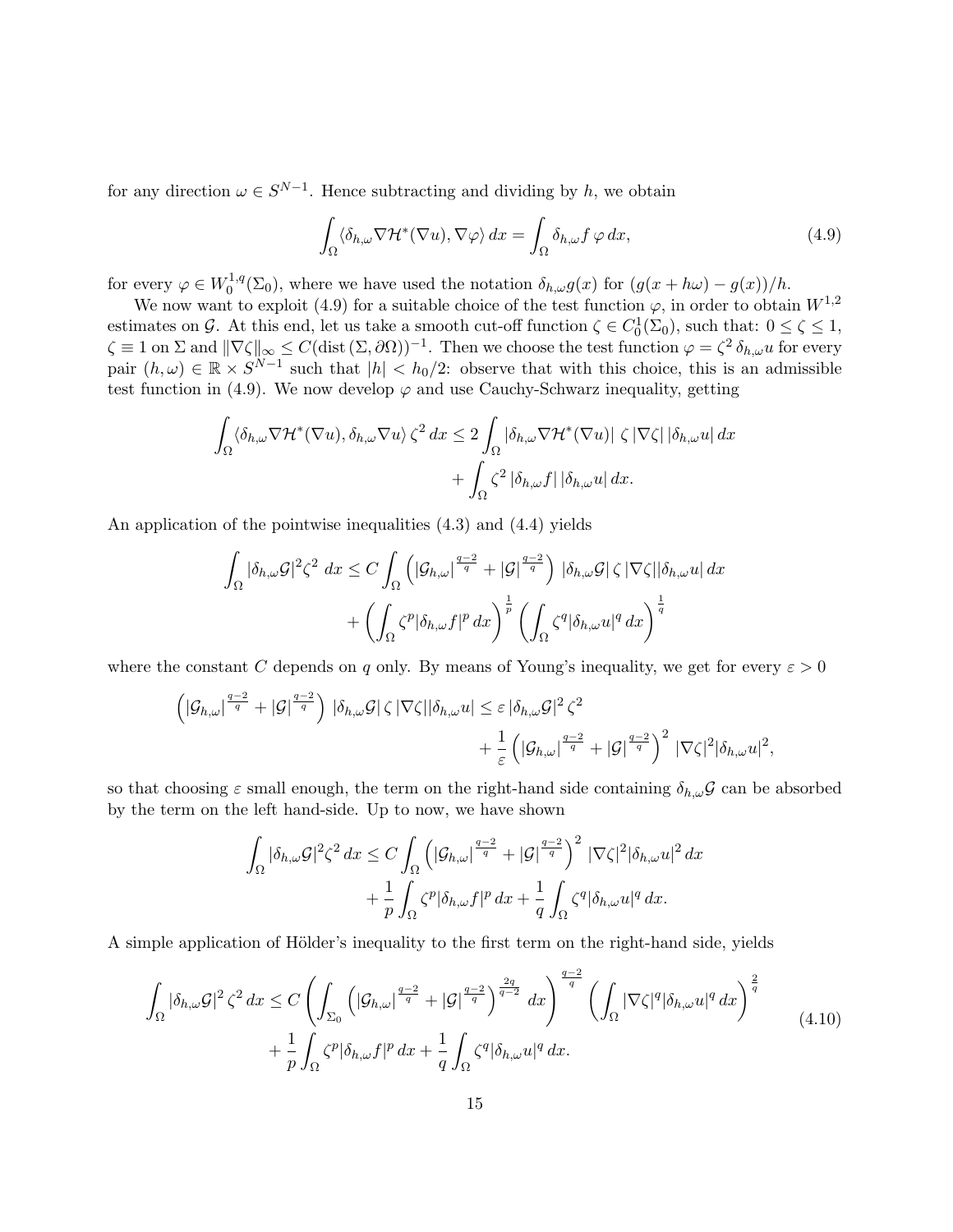It is now sufficient to observe that

$$
\left(\int_{\Sigma_0} \left(|\mathcal{G}|^{\frac{q-2}{q}} + |\mathcal{G}_{h,\omega}|^{\frac{q-2}{q}}\right)^{\frac{2q}{q-2}} dx\right)^{\frac{q-2}{q}} \leq 2 \left(\int_{\Omega} |\mathcal{G}|^2 dx\right)^{\frac{q-2}{q}},
$$

so that inserting the latter in (4.10), we easily get

$$
\int_{\Omega} |\mathcal{G}_h - \mathcal{G}|^2 \zeta^2 dx \leq \frac{C}{\text{dist}(\Sigma, \partial \Omega)^2} \left( \int_{\Omega} |\mathcal{G}|^2 dx \right)^{\frac{q-2}{q}} \left( \int_{\Sigma_0} |\delta_{h,\omega} u|^q dx \right)^{\frac{2}{q}}
$$

$$
+ \frac{1}{p} \int_{\Omega} \zeta^p |\delta_{h,\omega} f|^p dx + \frac{1}{q} \int_{\Omega} \zeta^q |\delta_{h,\omega} u|^q dx.
$$

Finally, we just observe that, by means of the characterization of Sobolev spaces in terms of integrated difference quotients (see [6]), we have

$$
\int_{\Sigma_0} |\delta_{h,\omega} u|^q \, dx \le C_N \int_{\Omega} |\nabla u|^q \, dx, \text{ and } \int_{\Sigma_0} |\delta_{h,\omega} f|^p \, dx \le C_N \int_{\Omega} |\nabla f|^p \, dx,
$$

and moreover by the very definition of  $\mathcal G$  we have

$$
\int_{\Omega} |\mathcal{G}|^2 dx \le \int_{\Omega} |\nabla u|^q dx,
$$

so that in the end we get

$$
\int_{\Sigma} |\delta_{h,\omega}\mathcal{G}|^2 dx \leq \frac{C}{\text{dist}(\Sigma,\Omega)^2} \int_{\Omega} |\nabla u|^q dx + C \int_{\Omega} |\nabla f|^p dx,
$$

that is G has a square-integrable weak derivative along the direction given by  $\omega \in S^{N-1}$ .  $\Box$ 

Remark 4. We observe that as an easy consequence of Theorem 4.2 and Sobolev Imbedding Theorems, we get a gain of integrability for  $\nabla u$ : indeed, in the case  $N > 2$ , we get  $\mathcal{G} \in L^{2^*}_{loc}(\Omega)$  and then

$$
\int_{\Omega} (|\nabla u(x)| - 1)^{\frac{qN}{N-2}} dx = \int_{\Omega} |\mathcal{G}(x)|^{\frac{2N}{N-2}} dx < +\infty,
$$

which ensures that

$$
\nabla u \in L_{\text{loc}}^{q\frac{N}{N-2}}(\Omega),\tag{4.11}
$$

while if  $N = 2$  we get that G (and so  $|\nabla u|$ ) is in every  $L^s_{loc}$ , with  $s < \infty$ . Moreover, in the case  $q > N - 2$ , then we can assure that  $u \in C^{0,\alpha}_{loc}(\Omega)$ , with  $\alpha = 1 - (N - 2)/q$ .

Going back to our vector field  $\sigma = \mathcal{H}^*(\nabla u)$ , Theorem 4.2 easily implies the following.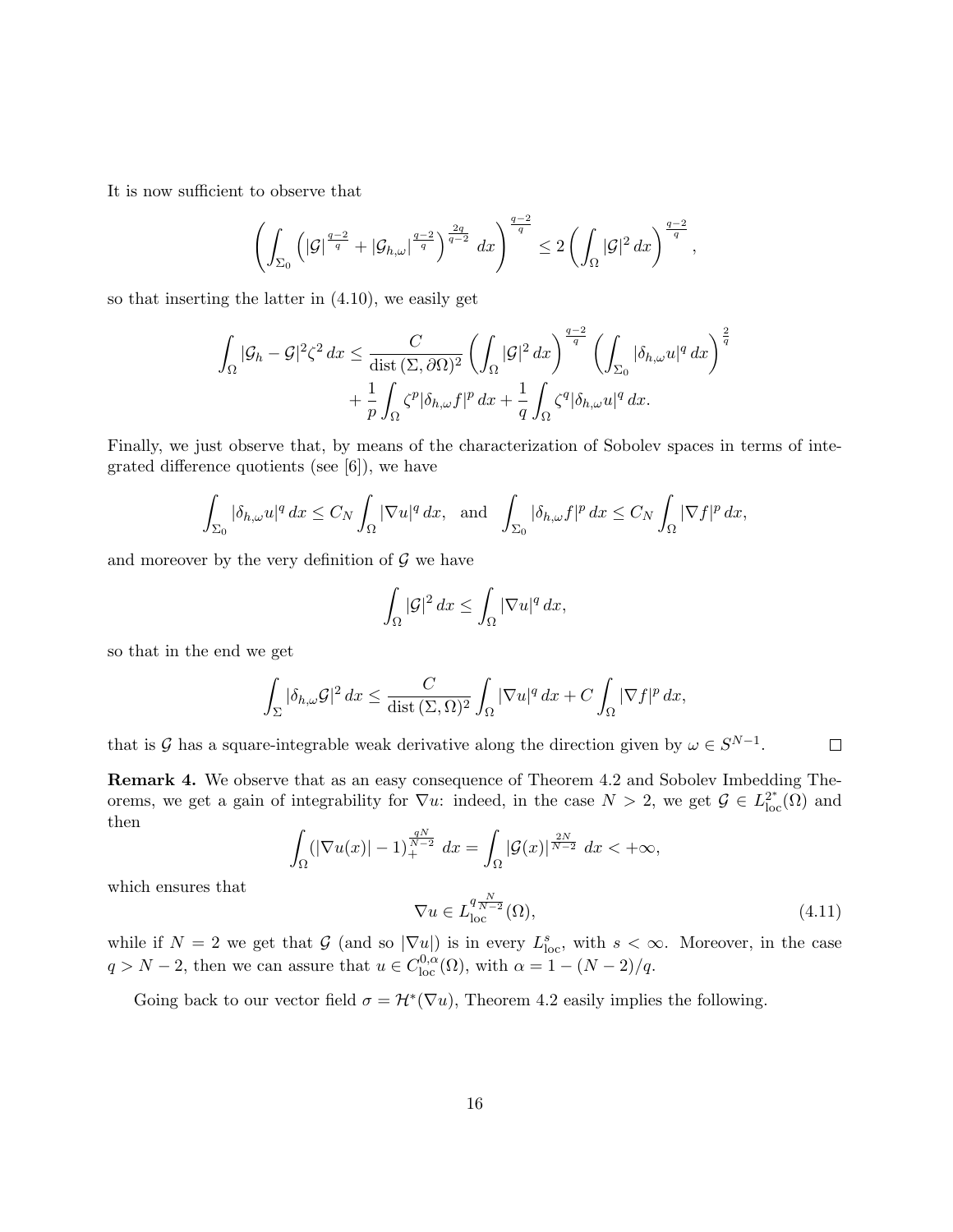Corollary 4.3. Under the assumptions of Theorem 4.2, we get

$$
\sigma = \nabla \mathcal{H}^*(\nabla u) = |\mathcal{G}|^{\frac{q-2}{q}} \mathcal{G} \in W^{1,r}_{\text{loc}}(\Omega), \tag{4.12}
$$

for suitable exponents  $r = r(N, q)$  given by

$$
r(N,q) = \begin{cases} 2, & \text{if } N = q = 2, \\ any \text{ value } < 2, & \text{if } N = 2, q > 2, \\ \frac{Nq}{(N-1)q+2-N}, & \text{if } N > 2. \end{cases}
$$

*Proof.* The case  $q = 2$  is clearly trivial, in fact in this case  $\sigma = \mathcal{G} \in W^{1,2}_{loc}(\Omega)$ . Let us begin with the case  $N > 2$ : using inequality (4.4) with  $z = \nabla u(x + h \omega)$  and  $w = \nabla u(x)$ , we get

$$
|\delta_{h,\omega}\sigma| \le (q-1) \left( |\mathcal{G}_h(x)|^{\frac{q-2}{q}} + |\mathcal{G}(x)|^{\frac{q-2}{q}} \right) |\delta_{h,\omega}\mathcal{G}|.
$$

and we already observed that  $\mathcal{G} \in L^{2^*}_{loc}(\Omega)$ , so that  $|\mathcal{G}|^{\frac{q-2}{q}} \in L$  $\frac{2^*q}{(q-2)}(\Omega)$  and the right hand side in the previous inequality belongs to  $L_{loc}^r(\Omega)$ , with r being given by the relation

$$
\frac{1}{r} = \frac{(q-2)}{2^*q} + \frac{1}{2}
$$

.

This clearly implies that we can control the integrated difference quotients

$$
\int |\delta_{h,\omega}\sigma(x)|^r dx,
$$

thus proving the assertion. Finally, when  $N = 2$  and  $q > 2$ , we can proceed as before, taking into account the fact that  $\mathcal{G} \in L^s_{loc}(\Omega)$  for every  $s < \infty$ . Notice also that, should  $\mathcal{G}$  be bounded, one would automatically get  $\sigma \in W^{1,2}_{loc}(\Omega)$ .

**Remark 5.** The same arguments in the proof of Theorem 4.2 may obviously be applied to the case of uniformly elliptic equations, such as  $-\text{div}(\nabla \mathcal{K}(\nabla u)) = f$  with

$$
\lambda |\xi|^2 \le \langle D^2 \mathcal{K}(z)\xi, \xi \rangle \le \Lambda |\xi|^2.
$$

In this case they provide the well-known local  $W^{2,2}$  regularity estimates, under the sole assumption that  $f \in L^2$  (see [16], Theorem 8.8). This last observation could suggest that actually we asked for a stronger regularity assumption on  $f$ , than what is really needed: as one can easily guess, this is strongly linked to the degeneracy of our operator  $\nabla \mathcal{H}^*$ . Actually, in non-degenerate equations, when we arrive to the term

$$
\int \delta_{h,\omega} f \, \delta_{h,\omega} u \, dx,
$$

we can pass all the increments on the function  $u$ , that is we can use the trick

$$
\int \delta_{h,\omega} f \, \delta_{h,\omega} u \, dx = - \int \left( \int_0^1 f(x + th\omega) \, dt \right) \delta_{h,\omega} \nabla u \, dx,
$$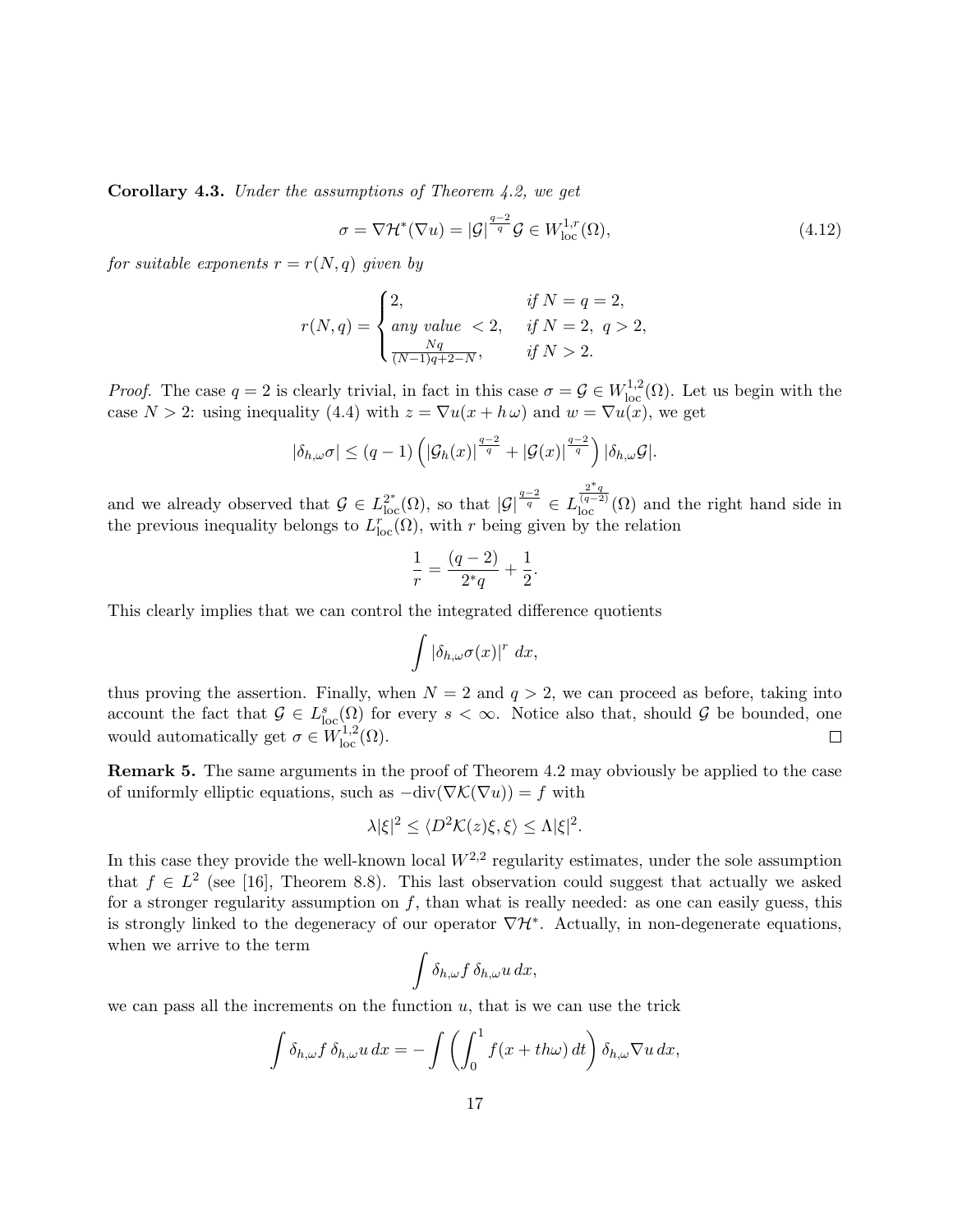thus getting something that may be estimated again by the  $L^2$  norm of  $\delta_{h,\omega} \nabla u$  (but to the power of one, while at the left hand side it is to the power of two). Yet, here this is no more useful, since G is not invertible as a function of  $\nabla u$ : this is why we asked for higher regularity on f, which could somehow shock the experienced reader. It is worthwhile noticing that even in the case of the q–Laplacian, where the corresponding quantity G is given by  $|\nabla u|^{\frac{q-2}{2}}\nabla u$ , the difference quotients technique seems to work only with a Sobolev assumption on  $f$  and it is not clear (and interesting to be investigated) if the following implication holds

$$
f \in L^s \xrightarrow{\cdot ?} |\nabla u|^{\frac{q-2}{2}} \nabla u \in W^{1,2}(\Omega),
$$

for a suitable exponent  $s \geq p = q'$ . We end up recalling that even with a very regular datum f, in the case of the q–Laplacian with  $q > 2$ , the weak differentiability of  $\nabla u$  can be guaranteed only in a fractional sense: once you prove that  $\mathcal{G} \in W^{1,2}$ , this is just a consequence of the fact that

$$
|\nabla u(x)-\nabla u(y)|\leq C\left||\nabla u(x)|^{\frac{q-2}{2}}\nabla u(x)-|\nabla u(y)|^{\frac{q-2}{2}}\nabla u(y)\right|^{\frac{2}{q}},
$$

so that  $\nabla u \in W^{\frac{2}{q}-\varepsilon,q}$ , for every  $\varepsilon > 0$ . Again, such a kind of result fails in the case of our operator  $\nabla \mathcal{H}^*$ .

#### 4.2 Sobolev estimates up to the boundary

Under suitable assumptions on the domain  $\Omega$  and on the boundary datum, Theorem 4.2 can be enforced, thus obtaining a global  $W^{1,2}$  estimate. This is exactly the content of the next result.

**Theorem 4.4.** Let us suppose that  $\Omega$  is a  $C^{3,1}$  domain and take  $f \in W_0^{1,p}(\Omega)$ , with  $p = q/(q-1)$ . If  $u \in W^{1,q}_\diamond(\Omega)$  is a weak solution of the following Neumann boundary problem

$$
\begin{cases}\n-\text{div}(\nabla \mathcal{H}^*(\nabla u)) &= f, & \text{in } \Omega, \\
\nabla \mathcal{H}^*(\nabla u) \cdot \nu &= 0, & \text{on } \partial \Omega,\n\end{cases}
$$
\n(4.13)

then we get  $\mathcal{G} \in W^{1,2}(\Omega)$ , where  $\mathcal{G}$  is defined by (4.2).

*Proof.* Let  $x_0 \in \partial\Omega$  and V be a neighborhood of  $x_0$ . We set  $B^+ = \{x = (x', x_N) : |x| < 1, x_N \ge 0\}$ , and observe that our assumptions on  $\Omega$  are more than sufficient to guarantee the existence of a diffeomorphism  $\Psi$  sending  $B^+$  on  $V^+ = V \cap \overline{\Omega}$  and the flat part of  $\partial B^+$  on  $V \cap \partial \Omega$  (we will see later why we need higher regularity on  $\Omega$ ). Let us set  $B^{-} = \mathcal{R}B^{+}$ ,  $\mathcal{R}$  being the reflection with respect to the hyperplane  $\{x_N = 0\}$ , then we define

$$
\widehat{u}(y) = \begin{cases}\nu(\Psi(y)), & \text{if } y \in B^+, \\
u(\Psi(\mathcal{R}y)), & \text{if } y \in B^-, \\
f(y) = \begin{cases}\nf(\Psi(y)) |\det D\Psi(y)|, & \text{if } y \in B^+, \\
f(\Psi(\mathcal{R}y)) |\det D\Psi(\mathcal{R}y)|, & \text{if } y \in B^-, \\
\end{cases}
$$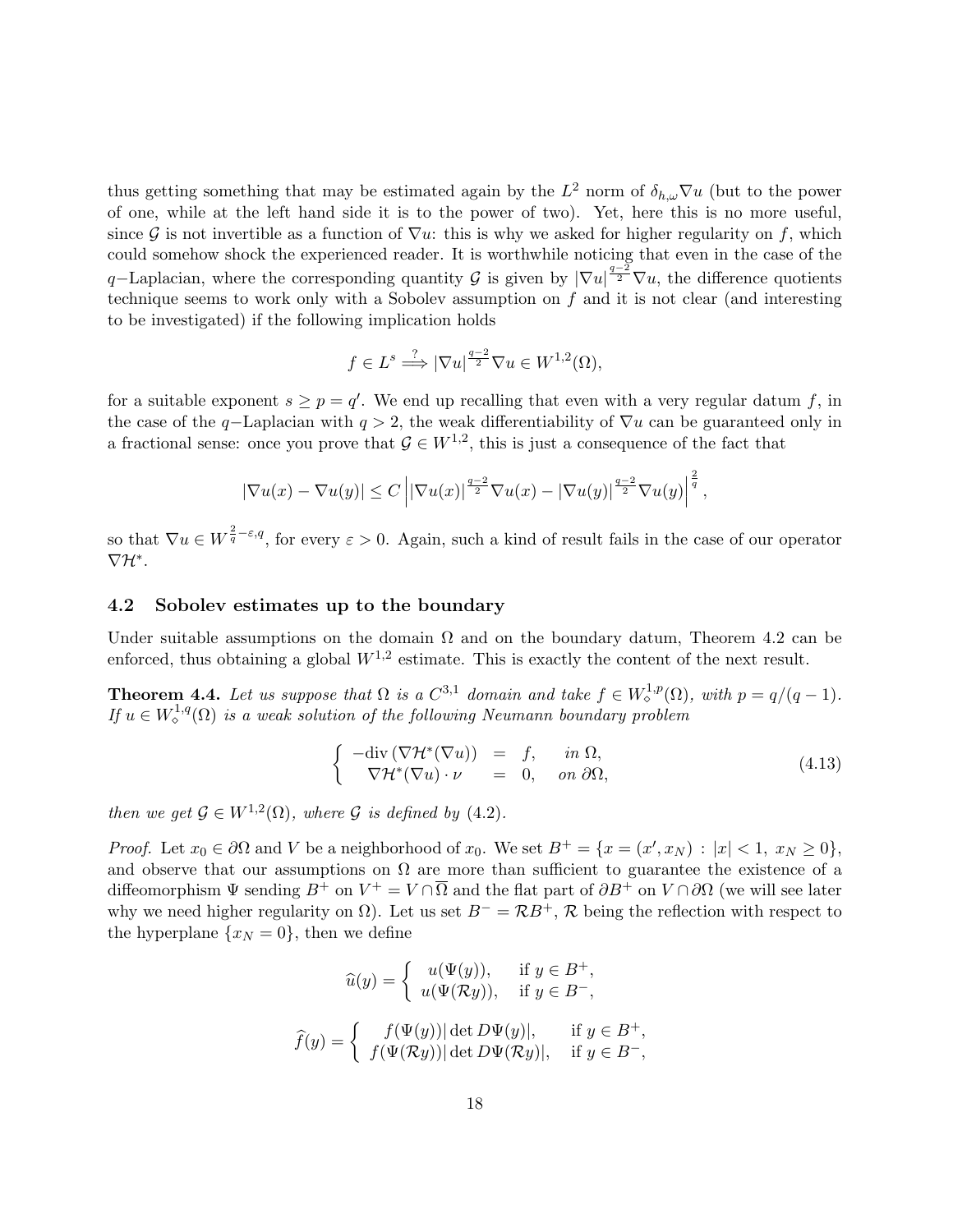and observe that  $\widehat{u} \in W^{1,q}(B)$  and  $\widehat{f} \in W^{1,p}(B)$ , with  $B := B^+ \cup B^-$ . Moreover, we will use the fact that  $u \in W^{1,\infty}(\Omega)$  (see next Section, Theorem 5.2), so that the same is true for  $\hat{u}$ , that is  $\hat{u} \in W^{1,\infty}(B)$ . This an important and peculiar point of the proof, that we did not find in other strategies in the literature: we need  $L^{\infty}$  regularity on the gradient, to prove Sobolev regularity of a nonlinear function of the gradient itself. We now want to find the equation satisfied by  $\hat{u}$  in the unit ball: using the change of variables  $x = \Psi(y)$  and the fact that u satisfies

$$
\int_{\Omega} \langle \nabla \mathcal{H}^*(\nabla u(x)), \nabla \varphi(x) \rangle dx = \int_{\Omega} f(x) \varphi(x) dx, \text{ for every } \varphi \in W^{1,p}(\Omega),
$$

it is easy to see that  $\hat{u}$  satisfies

$$
\int_{B^+} \langle A(y, \nabla \widehat{u}(y)), \nabla \varphi(y) \rangle dy = \int_{B^+} \widehat{f}(y) \varphi(y) dy, \text{ for every } \varphi \in W_0^{1,p}(B),
$$

where the function  $A$  is defined by

$$
A(y,p) = |\det D\Psi(y)| \nabla \mathcal{H}^*(p[D\Psi(y)]^{-1}) ([D\Psi(y)]^{-1})^t, (y,p) \in B^+ \times \mathbb{R}^N.
$$

On the other hand, using the change of variables  $x = \overline{\Psi}(y) := \Psi(\mathcal{R}y)$  we obtain

$$
\int_{B^{-}} \langle \overline{A}(\nabla \widehat{u}(y)), \nabla \varphi(y) \rangle dy = \int_{B^{-}} \widehat{f}(y)\varphi(y) dy, \text{ for every } \varphi \in W_0^{1,p}(B),
$$

with  $\overline{A}$  given by

$$
\overline{A}(y,p) = |\det D\overline{\Psi}(y)| \nabla \mathcal{H}^*(p[D\overline{\Psi}(y)]^{-1}) ([D\overline{\Psi}(y)]^{-1})^t, (y,p) \in B^- \times \mathbb{R}^N.
$$

Observe that we have

$$
|\det D\overline{\Psi}(y)| = |\det D\Psi(\mathcal{R}y)|
$$
 and  $[D\overline{\Psi}(y)]^{-1} = \mathcal{R}[D\Psi(\mathcal{R}y)]^{-1}$ ,

then let us assume for a moment the existence of  $\mathcal{O} \in C^{1,1}(B^+;\mathbb{R}^{N \times N})$  such that for every  $y \in B^+$ ,  $\mathcal{O}(y)$  is an orthogonal matrix verifying

$$
[D\Psi(y',0)]^{-1} = \mathcal{R}[D\Psi(y',0)]^{-1}\mathcal{O}(y',0), \ y' \in \partial B^+ \cap \partial B^-.
$$
 (4.14)

Setting for simplicity

$$
\widehat{M}(y) = \begin{cases}\n[D\Psi(y)]^{-1}, & \text{if } y \in B^+ \\
\mathcal{R}[D\Psi(\mathcal{R}y)]^{-1}\mathcal{O}(\mathcal{R}y), & \text{if } y \in B^-\n\end{cases}
$$

the previous discussion, together with asssumption (4.14) and the fact that

$$
\nabla \mathcal{H}^*(z\,\mathcal{O}) = \nabla \mathcal{H}^*(z)\,\mathcal{O},
$$

tells us that  $\hat{u}$  is a weak solution in B of the equation

$$
-\text{div}H(y,\nabla\widehat{u}) = \widehat{f},\tag{4.15}
$$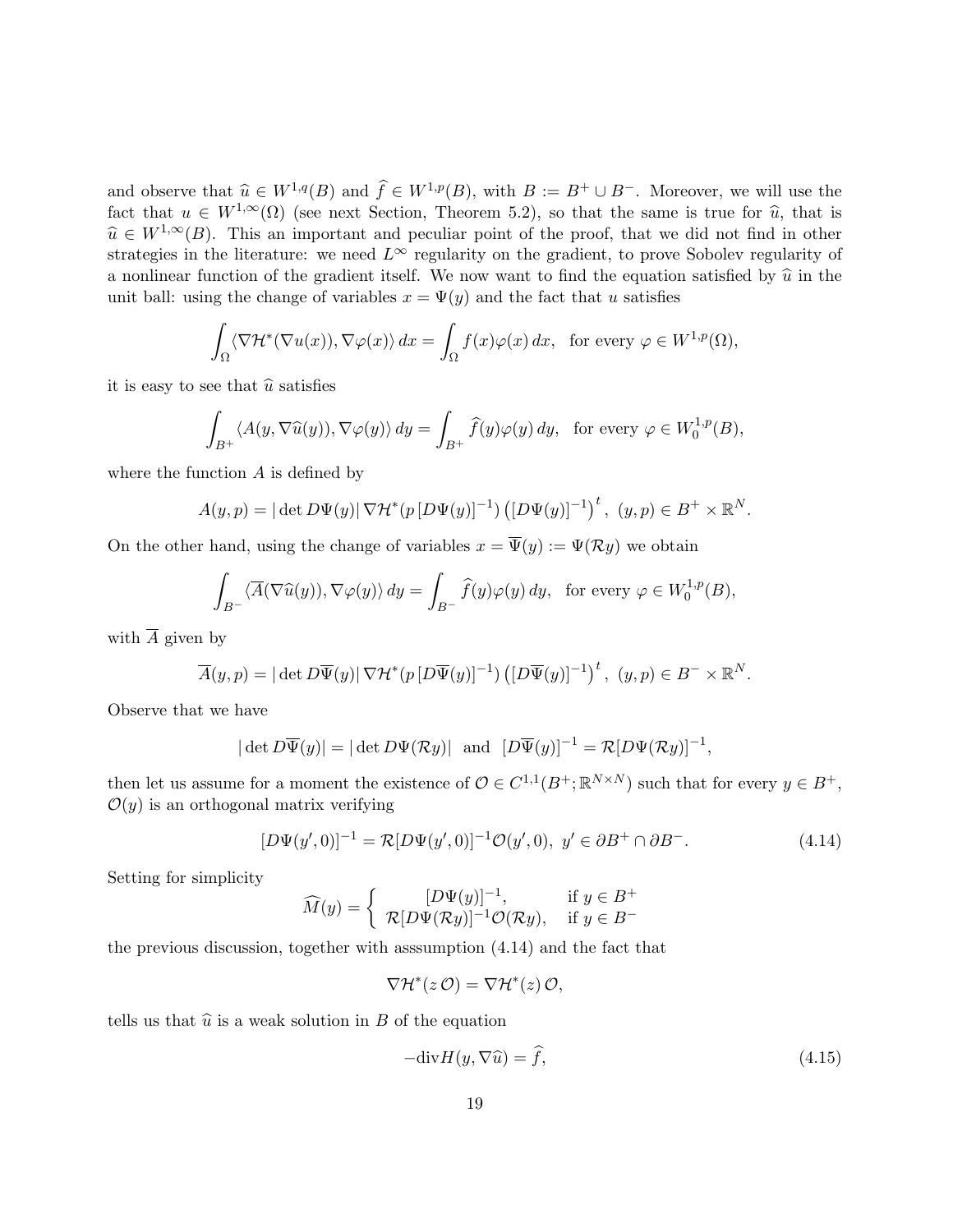where the operator  $H$  is defined by

$$
H(y,p) = |\det \widehat{M}(y)|^{-1} \nabla \mathcal{H}^*(p \widehat{M}(y)) \widehat{M}(y)^t, (y,p) \in B \times \mathbb{R}^N.
$$

Observe that having assumed (4.14), is crucial to obtain that  $H(\cdot, p)$  is continuous across the hyperplane  $\{x_N = 0\}$ , which in turn implies that  $H(\cdot, p)$  is Lipschitz.

So let us verify the existence of such a matrix field  $\mathcal{O}$ : by polar decomposition, we know that  $OU = D\Psi$ , with O orthogonal and U symmetric and positive definite. This implies that  $O =$  $D\Psi U^{-1}$  and  $[D\Psi]^t D\Psi = U^2$ , that is

$$
\mathcal{O} = D\Psi([D\Psi]^t D\Psi)^{-\frac{1}{2}},\tag{4.16}
$$

which is our candidate for the  $C^{1,1}$  matrix field. We now have to make an explicit choice for the diffeomorphism  $\Psi$ , in order to obtain that this  $\mathcal O$  further verifies (4.14): we can suppose, up to a translation, that  $x_0 = 0$  and moreover that, up to a rotation, the set  $\overline{V} \cap \partial\Omega$  can be represented as the graph of a  $g \in C^{3,1}$  defined on  $\{|y| \leq 1 : y_N = 0\}$ , that is  $\overline{V} \cap \partial \Omega = \{(y', g(y')) : |y'| \leq 1\}$ . Then we see that taking  $\Psi$  of the following form

$$
\Psi(y', y_N) = (y', g(y')) - y_N(\nabla g(y'), -1),
$$

we get that  $\Psi$  is diffeomorphism between the interior of  $B^+$  and  $V \cap \Omega$  (up to redefine the neighborhood V, without changing its intersection with  $\partial\Omega$ ). Moreover, we have the following expression for the Jacobian matrix

$$
D\Psi(y) = \begin{bmatrix} \mathrm{Id}_{N-1} - y_N D^2 g(y') & \nabla g(y') \\ -(\nabla g(y'))^t & 1 \end{bmatrix}
$$

where Id<sub>N−1</sub> stands for the  $(N-1) \times (N-1)$  identity matrix. Then it is easily seen that with the choice (4.16), property (4.14) is equivalent to require that

$$
[D\Psi(y',0)]^t D\Psi(y',0) = (D\Psi(y',0)\mathcal{R})^2,
$$

and this is a straightforward consequence of the structure of  $D\Psi$ . We point out that despite the hypothesis on  $\partial\Omega$  of being  $C^{3,1}$ , the diffeomorphism we have provided is only of class  $C^{2,1}$  (we use the gradient of g in the definition of  $\Psi$ ). This need of an extra - somehow unnatural - regularity on  $\Omega$  is in common with  $[9]$  : on the one hand we need a diffeomorphism having a Jacobian matrix with a special structure (condition (4.14)), which asks for one extra degree of regularity on the boundary, and on the other hand, at some point of the proof, we need this diffeomorphism to have a  $C^{1,1}$ Jacobian matrix and not only Lipschitz. This asks for the other extra degree of regularity; it could seem strange but we feel that it corresponds to the fact that also  $f$  is supposed to be more regular than what is usually required, and this is due to the degeneracy of the equation. Anyway, we stress that the matrix field  $\widehat{M}$  that we get in the end is piecewise  $C^{1,1}$  (on the two sides of the boundary)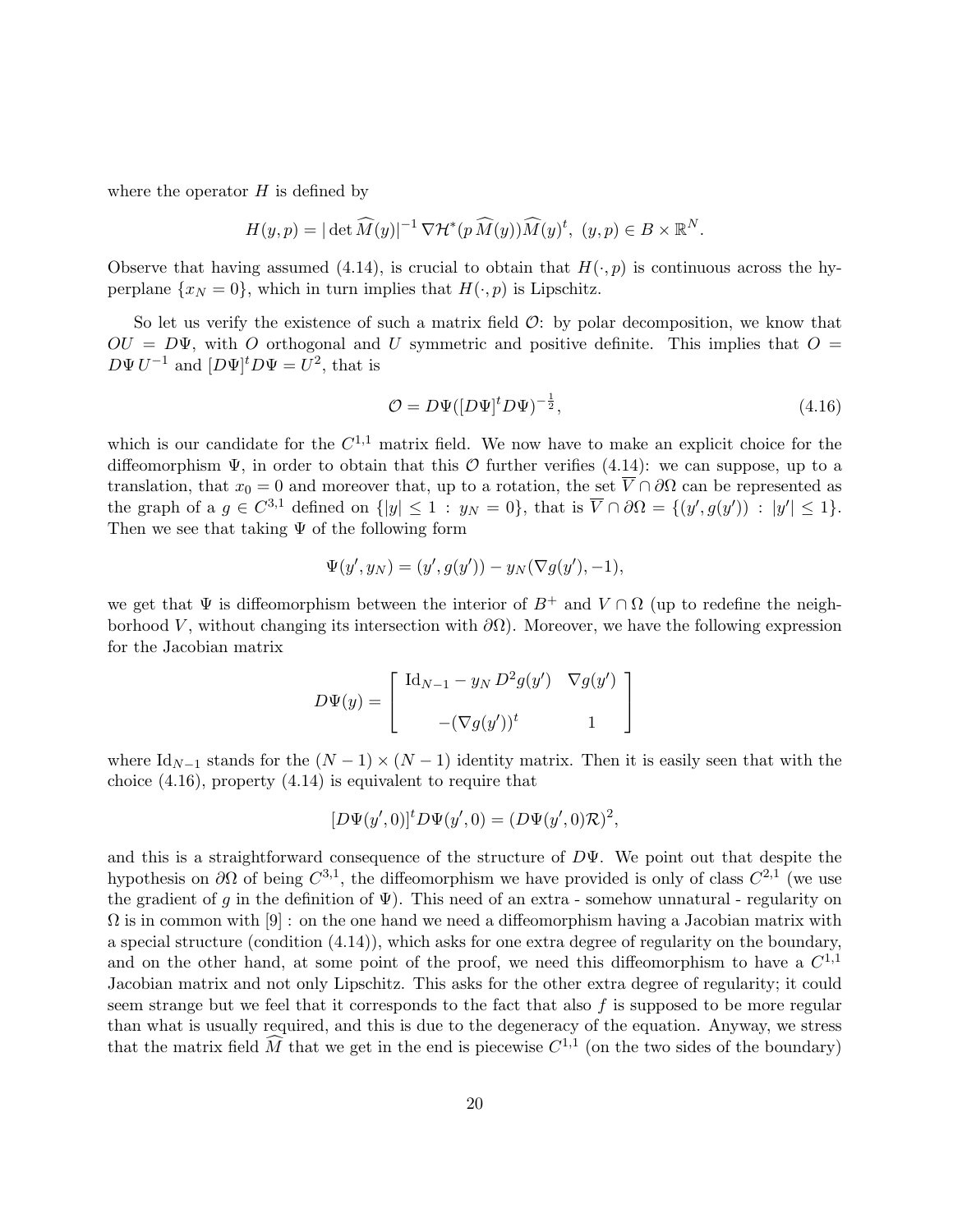and globally no more than  $C^{0,1}$  (since the reflection does not respect this kind of higher regularity). This lack of global  $C^{1,1}$  regularity will be fixed by means of global boundedness of  $\nabla \hat{u}$ .

We now aim to show that  $\widehat{\mathcal{G}}(y) = G(\nabla \widehat{u}(y) \widehat{M}(y)) \in W^{1,2}_{loc}(B)$ , then this will clearly imply that  $W^{1,2}$  in a neighborhood of  $x$ , thus concluding the proof. Let us begin with some manipulations  $G \in W^{1,2}$  in a neighborhood of  $x_0$ , thus concluding the proof. Let us begin with some manipulations: in order to simplify the notations, we set  $\mathfrak{d}(y) = |\det \widehat{M}(y)|^{-1}$ , then we begin applying (4.3), so that as in Theorem 4.2 we obtain

$$
\left|\delta_{h,\omega}\widehat{\mathcal{G}}\right|^2 \leq \langle \delta_{h,\omega} \nabla \mathcal{H}^*(\nabla \widehat{u} \widehat{M}), \delta_{h,\omega}(\nabla \widehat{u} \widehat{M})\rangle,
$$

where as always  $\delta_{h,\omega}$  denotes the incremental ratio in the direction  $\omega \in S^{N-1}$ . Then with some algebraic manipulations, the right-hand side can we re-written as

$$
\langle \delta_{h,\omega} \nabla \mathcal{H}^*(\nabla \widehat{u} \widehat{M}), \delta_{h,\omega} (\nabla \widehat{u} \widehat{M}) \rangle = \langle \delta_{h,\omega} \left( \nabla \mathcal{H}^*(\nabla \widehat{u} \widehat{M}) \widehat{M}^t \right), \delta_{h,\omega} \nabla \widehat{u} \rangle - \langle \nabla \mathcal{H}^*(\nabla \widehat{u} \widehat{M}) (\delta_{h,\omega} \widehat{M}^t), \delta_{h,\omega} \nabla \widehat{u} \rangle - \langle \delta_{h,\omega} \nabla \mathcal{H}^*(\nabla \widehat{u} \widehat{M}), \nabla \widehat{u} \delta_{h,\omega} \widehat{M} \rangle,
$$

and multiplying by  $\mathfrak{d}_h$  we obtain

$$
\mathfrak{d}_h|\delta_{h,\omega}\widehat{\mathcal{G}}|^2\leq\langle \delta_{h,\omega}H,\delta_{h,\omega}\nabla\widehat{u}\rangle-\langle \nabla \mathcal{H}^*(\nabla\widehat{u}\,\widehat{M})(\delta_{h,\omega}\mathfrak{d}\,\widehat{M}^t),\delta_{h,\omega}\nabla\widehat{u}\rangle-\mathfrak{d}_h\langle \delta_{h,\omega}\nabla \mathcal{H}^*(\nabla\widehat{u}\,\widehat{M}),\nabla\widehat{u}\,\delta_{h,\omega}\widehat{M}\rangle.
$$

We can now as always take a smooth cut-off function  $\zeta$  supported in some smaller ball  $B' \subset B$ , multiply the previous inequality by  $\zeta^2$  and then integrate over supp  $\zeta$ , so that we get

$$
\int |\delta_{h,\omega}\widehat{G}|^2 dy \leq \int |\delta_{h,\omega}H| |\nabla\zeta|\zeta| |\delta_{h,\omega}\widehat{u}| dy - \int \langle \nabla \mathcal{H}^*(\nabla \widehat{u}\widehat{M})\delta_{h,\omega}(\mathfrak{d}\widehat{M}), \delta_{h,\omega}\nabla\widehat{u}\rangle \zeta^2 dy + \int |\mathfrak{d}_h||\delta_{h,\omega}\nabla \mathcal{H}^*(\nabla \widehat{u}\widehat{M})| |\nabla\widehat{u}||\delta_{h,\omega}\widehat{M}| \zeta^2 dy + \int |\delta_{h,\omega}\widehat{f}| |\delta_{h,\omega}\widehat{u}|\zeta^2 dy := \sum_{i=1}^4 \mathcal{I}_i,
$$

where we have used the fact that  $\hat{u}$  is a solution of (4.15) and  $\mathfrak{d} \in L^{\infty}$  and  $\mathfrak{d} \geq c > 0$ . For simplicity, we now discuss separately the estimates of every integral:

**Estimate for**  $\mathcal{I}_1$  We would like to use the basic inequality  $(4.4)$ : we first observe that

$$
\delta_{h,\omega} H(y,\nabla \widehat{u}) = \left[ \nabla \mathcal{H}^*(\nabla \widehat{u}(y+h\omega) \widehat{M}(y+h\omega)) \right] \delta_{h,\omega}(\mathfrak{d} \widehat{M}^t) + \left[ \mathfrak{d}(y) \widehat{M}^t(y) \right] \delta_{h,\omega} \nabla \mathcal{H}^*(\nabla \widehat{u} \widehat{M}),
$$

so that

$$
\mathcal{I}_1 \leq \int \left| \nabla \mathcal{H}^* (\nabla \widehat{u}(y + h\omega) \widehat{M}(y + h\omega)) \right| \, |\delta_{h,\omega}(\mathfrak{d} \widehat{M}^t)| \, |\nabla \zeta| \, \zeta \, |\delta_{h,\omega} \widehat{u}| \, dy
$$

$$
+ \int \left| \mathfrak{d} \widehat{M}^t \right| \, |\delta_{h,\omega} \nabla \mathcal{H}^* (\nabla \widehat{u} \widehat{M})| \, |\nabla \zeta| \, \zeta \, |\delta_{h,\omega} \widehat{u}| \, dy,
$$

and it is easily seen that the first term does not present any problem, thanks to the fact that  $\widehat{u} \in W^{1,q}$ ,  $\mathfrak{d} \widehat{M}^t \in W^{1,\infty}$  and  $\nabla \mathcal{H}^*(\nabla \widehat{u} \widehat{M}) \in L^p$ . On the contrary, the second integral is a kind of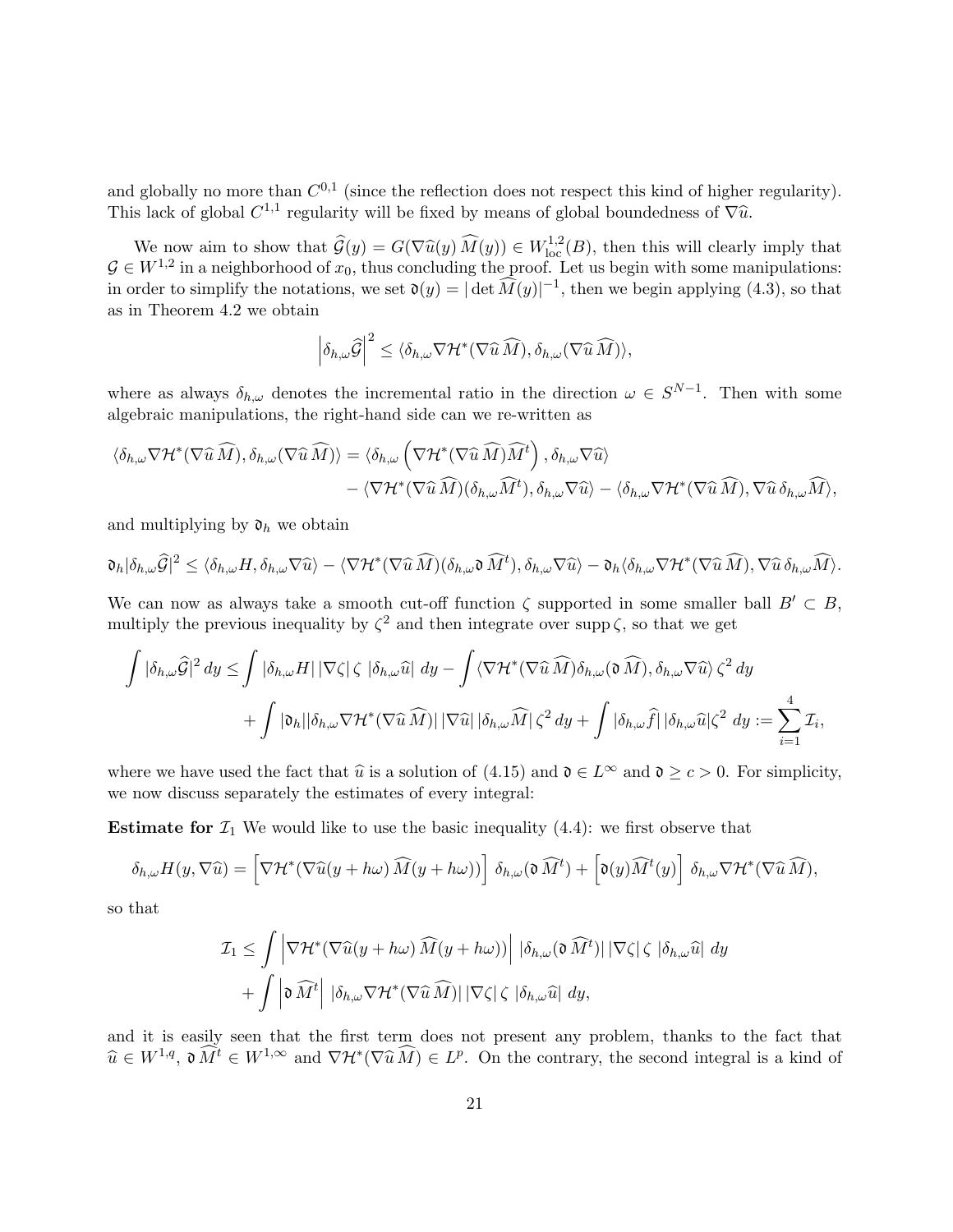term that has already been estimated in the proof of Theorem 4.2, once one takes care of the fact that  $\mathfrak{d} \widehat{M}^t \in W^{1,\infty}$ : indeed, in this case it is only left to estimate

$$
\int |\delta_{h,\omega} \nabla \mathcal{H}^*(\nabla \widehat{u} \widehat{M})| |\nabla \zeta| \zeta |\delta_{h,\omega} \widehat{u}| dy,
$$

and it is now sufficient to apply (4.4), so that the previous integral can be majorized by

$$
\int_{\Omega} \left( |\widehat{\mathcal{G}}_{h,\omega}|^{\frac{q-2}{q}} + |\widehat{\mathcal{G}}|^{\frac{q-2}{q}} \right) \, |\delta_{h,\omega}\widehat{\mathcal{G}}| \, \zeta \, |\nabla \zeta| |\delta_{h,\omega}\widehat{u}| \, dx
$$

then one can use the  $\varepsilon$ -Young inequality in order to absorbe a term of the kind  $\int |\delta_{h,\omega}\widehat{G}|^2 \zeta^2$ , and finally one is left with an integral

$$
\int_{\Omega} \left( |\mathcal{G}_{h,\omega}|^{\frac{q-2}{q}} + |\mathcal{G}|^{\frac{q-2}{q}} \right)^2 \, |\nabla \zeta|^2 |\delta_{h,\omega} u|^2 \, dx,
$$

which can be easily estimated just as in the proof of Theorem 4.2.

**Estimate for**  $\mathcal{I}_2$  This is the most delicate integral: indeed, we have to integrate by parts in order to avoid the difference quotients of  $\nabla u$ . As a drawback, this will let appear second-order difference quotients of  $\mathfrak{d} \widehat{M}$ , which in principle can not be easily managed, due to the fact that this is only a Lipschitz function: anyway, thanks to our construction, we know that  $\mathfrak{d}\widehat{M}$  is a function which is  $C^{1,1}$  out of  $\{x_N = 0\}$  and globally  $C^{0,1}$ : this means that its second-order difference quotients  $\delta_{h,\omega}^2(\mathfrak{d}\widehat{M})$  (see below for their definition) are uniformly bounded if one stays out of a strip of size h around the hyperplane  $\{x_N = 0\}$  and are bounded by  $Ch^{-1}$  in that strip (whose measure is of the order of h), which implies  $\left| \int_{h,\omega} \delta_{h,\omega}^2(\mathfrak{d}\widehat{M}) \right| \leq C$ .

First of all, we separate the two terms  $\nabla \hat{u}(y + h\omega)$  and  $\nabla \hat{u}(y)$  and we perform the change of variable  $z = y + h\omega$  in the first integral, thus obtaining

$$
\mathcal{I}_2 = \frac{1}{h} \int \langle \nabla \mathcal{H}^* (\nabla \widehat{u}(y - h\omega) \widehat{M}(y - h\omega)) \delta_{-h,\omega}(\mathfrak{d} \widehat{M}), \nabla \widehat{u}(y) \rangle \zeta^2(y - h\omega) dy + \frac{1}{h} \int \langle \nabla \mathcal{H}^* (\nabla \widehat{u} \widehat{M}) \delta_{h,\omega}(\mathfrak{d} \widehat{M}), \nabla \widehat{u}(y) \rangle \zeta^2 dy,
$$

which can be recast into

$$
\mathcal{I}_2 = \int \langle \mathcal{H}^* (\nabla \widehat{u}(y - h\omega) \widehat{M}(y - h\omega)) \delta_{h,\omega}^2(\mathfrak{d} \widehat{M}), \nabla \widehat{u} \rangle \zeta^2(y - h\omega) dy + \int \langle \mathcal{H}^* (\nabla \widehat{u}(y - h\omega) \widehat{M}(y - h\omega)) \delta_{h,\omega}(\mathfrak{d} \widehat{M}), \nabla \widehat{u} \rangle \delta_{-h,\omega} \zeta^2 dy + \int \langle \delta_{-h,\omega} \mathcal{H}^* (\nabla \widehat{u} \widehat{M}), \nabla \widehat{u} \rangle \zeta^2(y) dy,
$$

where

$$
\delta_{h,\omega}^2(\mathfrak{d}\widehat{M})=\frac{\mathfrak{d}(y+h\omega) M(y+h\omega)+\mathfrak{d}(y-h\omega) M(y-h\omega)-2\mathfrak{d}(y) M(y)}{h^2}.
$$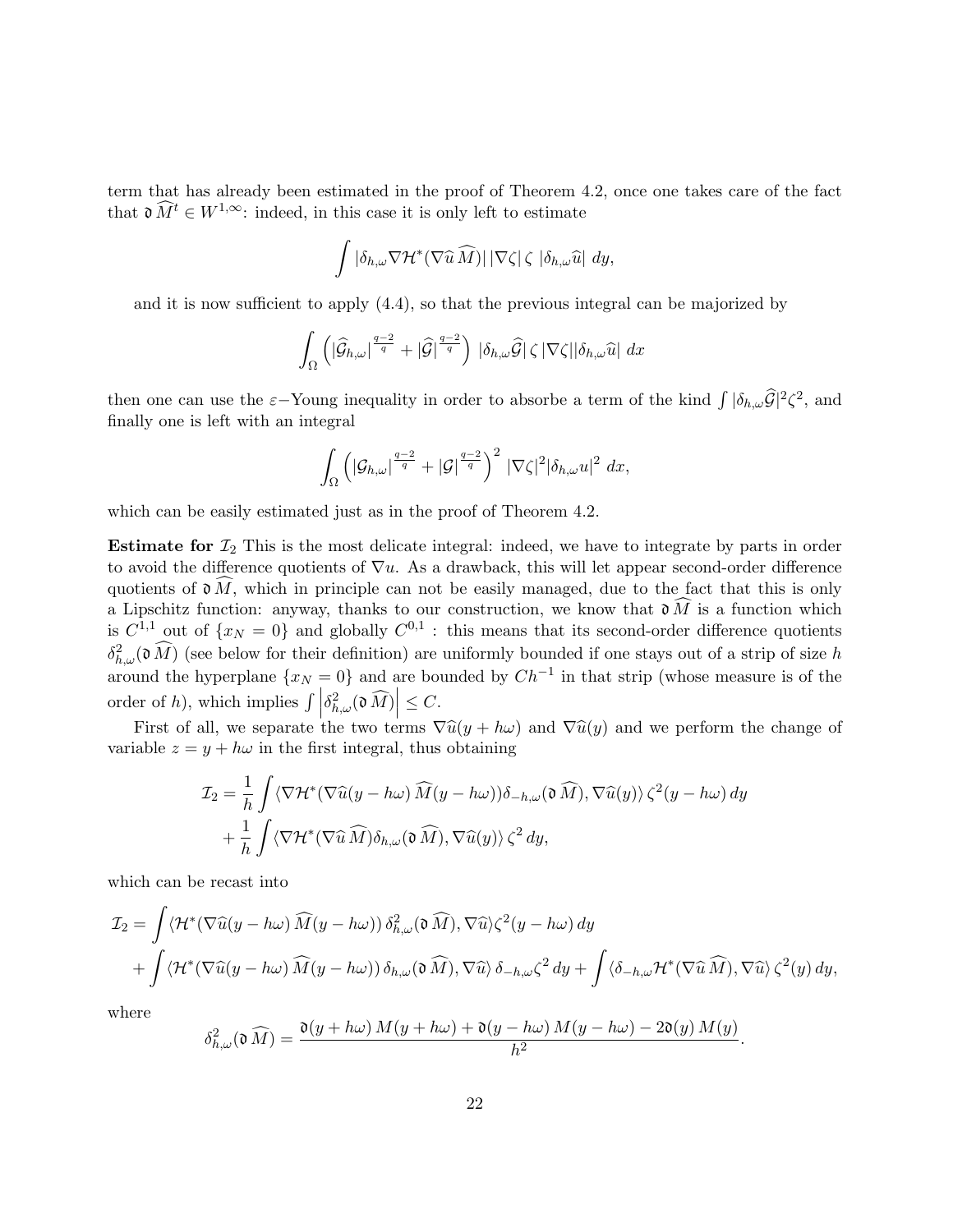We now observe that the last two terms can be easily estimated as already seen (see the discussion for  $\mathcal{I}_1$  and  $\mathcal{I}_3$ , while the first contains second-order differential quotients of  $\mathfrak{d}\widehat{M}$ : since all the other factors in the integral are bounded (because  $\nabla \hat{u}$  is bounded), this integral may be estimated with  $C \int$  $\delta_{h,\omega}^2(\mathfrak{d}\widehat{M})\Big|$ , and this integral is indeed bounded.

**Estimate for**  $\mathcal{I}_3$  Using the fact that  $\widehat{M}$  is Lipschitz, together with estimate (4.4), yields

$$
I_4 \leq C \operatorname{lip}(\widehat{M}) \int \left| \delta_{h,\omega} \nabla \mathcal{H}^*(\nabla \widehat{u} \,\widehat{M}) \right| |\nabla \widehat{u}| \,\zeta^2 \,dy \leq \int \left| \delta_{h,\omega} \widehat{G} \right| \left( |\widehat{G}|^{\frac{q-2}{q}} + |\widehat{G}|^{\frac{q-2}{q}} \right) |\nabla \widehat{u}| \,\zeta^2 \,dy,
$$

and this can be estimated as before (see the estimation for  $\mathcal{I}_1$ ), absorbing the difference quotients of  $\widehat{\mathcal{G}}$  in the left-hand side, thanks to Young's inequality.

Estimate for  $I_4$  This is clearly the easy part: it is sufficient to use Hölder's inequality and the fact that  $\widehat{f} \in W^{1,p}$  and  $\widehat{u} \in W^{1,q}$ .  $\Box$ 

Finally, we get the desired global Sobolev estimate on the optimizer  $\sigma$ : the proof is a straightforward extension of that of Corollary 4.3.

**Corollary 4.5.** Under the assumptions of Theorem  $\frac{1}{4}$ , the conclusions of Corollary  $\frac{1}{4}$ . 3 are global.

## 5  $L^\infty$  estimates for the gradient

The proof of the Lipschitz regularity result will easily follow from results of Fonseca-Fusco-Marcellini [15] that we now recall (under slightly stronger assumptions which will be sufficient for our purpose). Let U be an open subset of  $\mathbb{R}^N$  and  $L: (y, \xi) \in U \times \mathbb{R}^N \mapsto L(y, \xi)$  be continuous and bounded from below and such that:

• there is a  $C > 0$  such that

$$
L(y,\xi) \le C(1+|\xi|^q), \ \forall (y,\xi) \in U \times \mathbb{R}^N,\tag{5.1}
$$

• there exists  $R > 0$  and  $\nu > 0$  such that  $L(y,.)$  is  $C^2(\mathbb{R}^N \setminus \overline{B}_R)$  for every  $y \in U$  and

$$
\langle D_{\xi,\xi}^2 L(y,\xi)\lambda,\lambda\rangle \ge \nu(1+|\xi|^2)^{\frac{q-2}{2}}|\lambda|^2, \ \forall (y,\xi,\lambda) \in U \times \mathbb{R}^N \setminus \overline{B}_R \times \mathbb{R}^N, \tag{5.2}
$$

• for  $|\xi| > R$ ,  $y \in U \mapsto L_{\xi}(y, \xi)$  is weakly differentiable with

$$
|D_x L_{\xi}(y,\xi)| \le C(1+|\xi|^{q-1}), \ \forall (y,\xi) \in U \times \mathbb{R}^N \setminus \overline{B}_R.
$$
 (5.3)

For  $v \in W^{1,q}_{loc}(U)$  and  $A \subset\subset U$  open, set

$$
F(v, A) := \int_A L(y, \nabla v(y)) dy.
$$

Then  $v \in W^{1,q}_{loc}(U)$  is said to be a local minimizer of F in U whenever  $F(v, B_r(x_0)) \leq F(w, B_r(x_0))$ as soon as  $B_r(x_0) \subset\subset U$  and  $w \in v + W_0^{1,q}$  $0^{1,q}(B_r(x_0))$ . The following result of Fonseca-Fusco-Marcellini [15] will be extremely useful to derive the Lipschitz estimate on the solutions of  $(4.13)$ .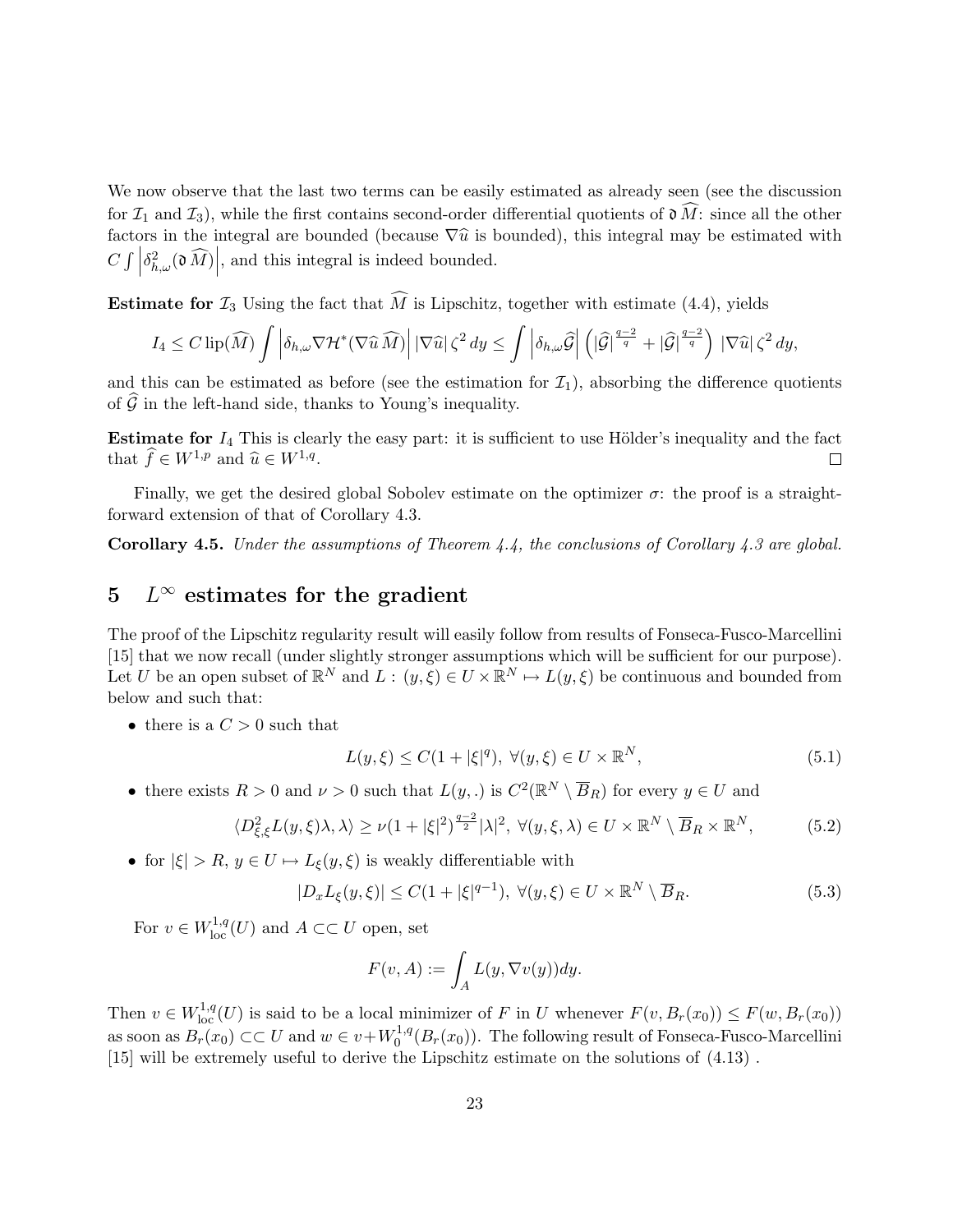**Theorem 5.1.** Under the assumptions above, if  $v \in W^{1,q}_{loc}(U)$  is a local minimizer of F in U then it is locally Lipschitz. More precisely there is a constant  $C_0 = C_0(q, C, \nu, R)$  such that  $||\nabla v||_{L^{\infty}(B_{r/2}(x_0))}^q \leq$  $C_0(1+\int_{B_r(x_0)}|\nabla v|^q)$  as soon as  $B_r(x_0)\subset\subset U$ .

We are now in position to prove the second regularity result we needed to apply DiPerna-Lions theory, i.e. the  $L^{\infty}$  estimate for  $\nabla u$ . The following theorem will be actually applied, for the sake of this paper's applications, to the case of a  $C^{3,1}$  domain with  $f = \mu_0 - \mu_1$  being a Lipschitz function.

**Theorem 5.2.** Let  $\Omega \subset \mathbb{R}^N$  be a  $C^{2,1}$  domain. Given  $\alpha \in (0,1]$  and  $f \in C^{0,\alpha}$  with zero-mean, every solution  $u \in W^{1,q}_\diamond(\Omega)$  of the Neumann boundary value problem (4.13) is a Lipschitz function.

*Proof.* Interior Lipschitz regularity directly follows from Theorem 5.1 (recalling  $q \geq 2$  and (4.1)). To prove Lipschitz regularity up to the boundary, we proceed as in the proof of Theorem 4.4 and define  $\hat{u}$ ,  $\hat{f}$  and  $\widehat{M}$  on B as previously. Then, let us introduce the function  $\hat{\varphi}$  solving the Poisson equation  $\Delta \hat{\varphi} = \hat{f}$  with  $\hat{\varphi} = 0$  on  $\partial B$ . By standard elliptic regularity  $\hat{\varphi} \in C^{2,\alpha}$  and in particular  $\nabla \hat{\varphi}$  is Lingghitz. The utility of introducing  $\hat{\varphi}$  is the following i the regult in Theore  $\nabla \hat{\varphi}$  is Lipschitz. The utility of introducing  $\hat{\varphi}$  is the following : the result in Theorem 5.1 concerns minimizers of functionals of the form  $\int L(y, \nabla u) dy$  with no explicit dependence on u; actually, our solution u is the minimizer of the functional  $\int \mathcal{H}^*(\nabla u) - fu$ ; when we pass to  $\hat{u}$  the structure stays variational but we need to deal with the term in  $\hat{f}\hat{u}$ . This term may be absorbed in the other one, if we integrate by parts, since  $\int_B \hat{f}(v - \hat{u}) = -\int_B \nabla \hat{\varphi} \cdot \nabla (v - \hat{u})$  for every  $v \in \hat{u} + W_0^{1,q}$  $i_0^{1,q}(B)$ . Hence, let us then define for every  $(y,\xi) \in B \times \mathbb{R}^N$ :

$$
L(y,\xi) := |\det \widehat{M}(y)|^{-1} \mathcal{H}^*(\widehat{M}(y) \xi) + \nabla \widehat{\varphi} \cdot \xi \text{ and } F(v) := \int_B L(y, \nabla v(y)) dy, \ \forall v \in W^{1,q}(B).
$$

Since F is convex and  $\hat{u}$  satisfies (4.15),  $\hat{u}$  is actually a local minimizer of F on B. Now the fact that L satisfies  $(5.2)$  directly follows from  $(4.1)$  and to check that it also satisfies  $(5.3)$  it is enough to recall that  $\nabla \hat{\varphi}$  is Lipschitz and that  $\widehat{M}$  is Lipschitz as soon as  $\Omega$  is  $C^{2,1}$ . Invoking again Theorem 5.1, we deduce that  $\widehat{x} \in W^{1,\infty}(R)$ . Since  $\partial \Omega$  is compact, by a straightforward finite covering we deduce that  $\hat{u} \in W^{1,\infty}_{loc}(B)$ . Since  $\partial\Omega$  is compact, by a straightforward finite covering argument, we conclude that u is globally Lipschitz on  $\Omega$ .

Notice that this proof passing through the results of [15] asks for regularity on f, namely  $f \in C^{0,\alpha}$ . This was not restrictive in this paper because, for other reasons due to the computation of the divergence of  $\hat{\sigma}$ , f should already be supposed Lipschitz continuous. Yet, it is a matter of fact that the sharp assumption for this  $L^{\infty}$  result should be  $f \in L^{N+\varepsilon}$ , an assumption which does not fit into this (shorter) strategy.

Acknowledgements G.C. and F.S. acknowledge the support of the ANR project OTARIE and the three authors are thankful the Università di Pisa through the program Cooperazione Accademica Internazionale "Optimal transportation and related topics".

### References

[1] L. Ambrosio, Transport equation and Cauchy problem for BV vector fields, Invent. Math. 158 (2004), 227-260.